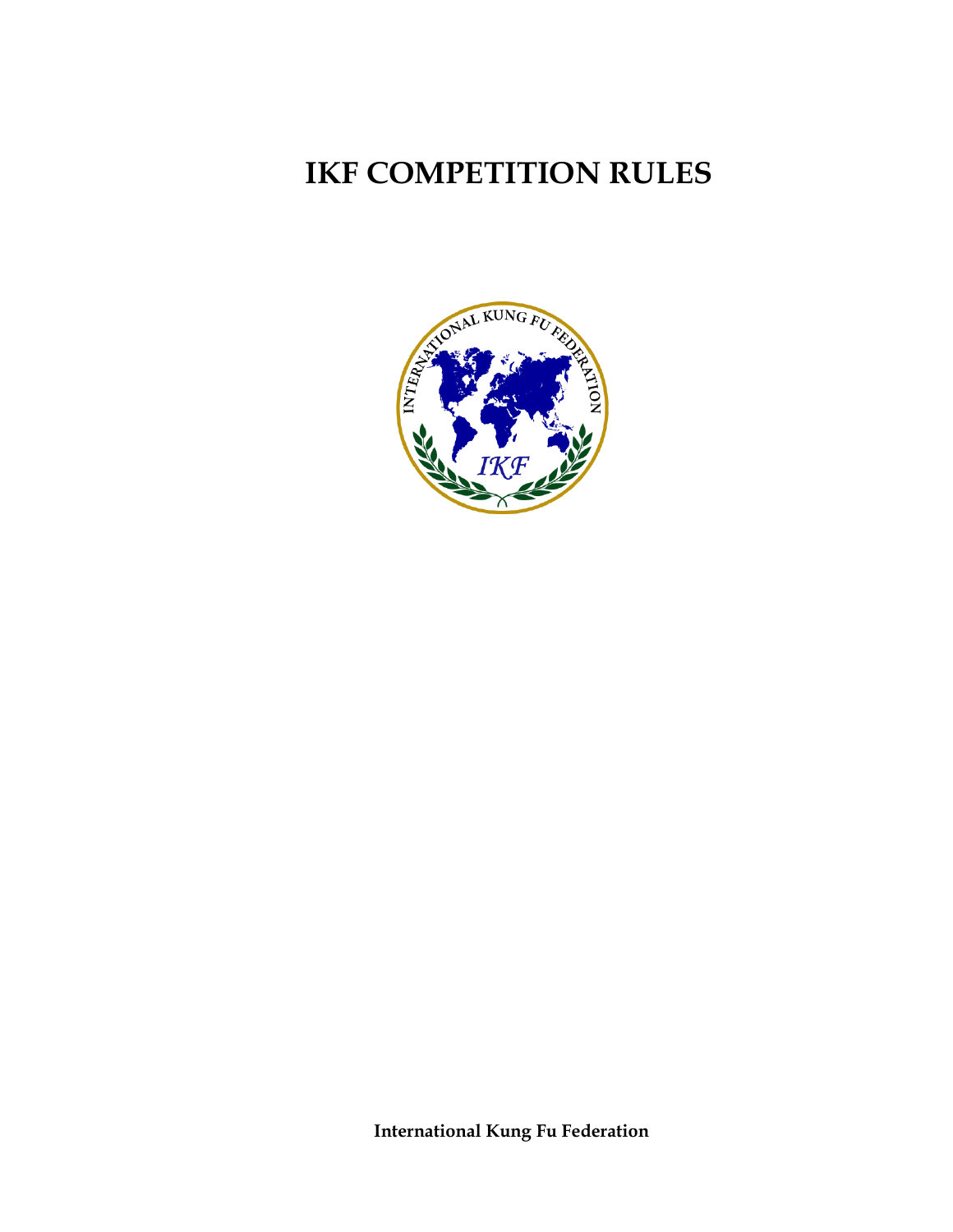

# **CONTENTS**

| Article 1. Purpose                                          | 3  |
|-------------------------------------------------------------|----|
| Article 2. Application                                      | 3  |
| Article 3. Competition Area                                 | 3  |
| Article 4. Contestant                                       | 4  |
| Article 5. Classification and Methods of Competition        | 5. |
| Article 6. Disciplines and Weight categories of Competition | 5. |
| Article 7. Knock Down in Kung Fu Full                       | 15 |
| Article 8. Medical procedures and weighing-in               | 16 |
| Article 9. Procedure of the Contest                         | 16 |
| Article 10. Refereeing Officials                            | 17 |
| Article 11. Recorder                                        | 19 |
| Article 12. Other matters not specified in the Rules        | 19 |
| Article 13. Arbitration and Sanction                        | 19 |
|                                                             |    |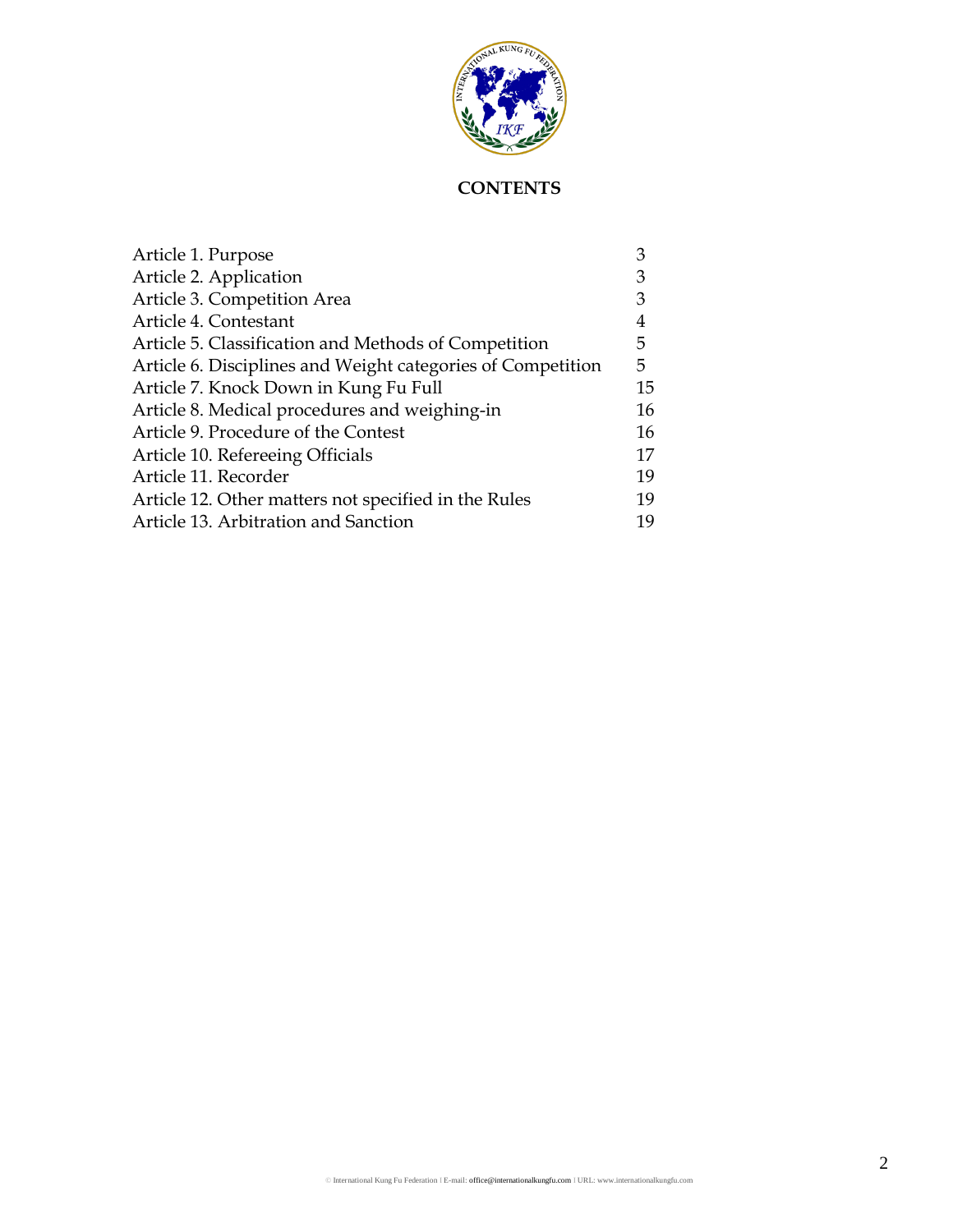

#### **Article 1. Purpose**

The purpose of the Competition Rules is to manage fairly and smoothly all matters pertaining to competitions of all levels to be promoted and / or organized by the IKF, and member National Associations, ensuring the application of standardized rules.

#### **Article 2. Application**

The Competition Rules shall apply to all the competitions to be promoted and / or organized by the IKF, and member National Association.

#### **Article 3. Competition Area**

The Competition Area for Kung Fu Taolu shall measure 12m x 8m, Kung Fu Light Juniors 6m x 6m, Kung Fu Light Seniors 8m x 8m, Kung Fu Full 8m x 8m using the metric system. The Competition Area for Kung Fu Taolu and Light Sand shall have a flat surface without any obstructing projections, and be covered with an elastic mat. The Competition Area for Kung Fu Full will be a boxing ring.

The Competition Area may also be installed on a platform 0.5m – 0.6m high from the base, if necessary, and the outer part of the Boundary Line shall be inclined with a gradient of less than 30 degrees, for the safety of the contestants.

- 1. Demarcation of the Competition Area
	- 1) The 12m x 8m and 6m x 6m, 8m x 8m area shall be called the Competition Area, and the marginal line of the Competition Area shall be called the Boundary Line. The front Boundary Line adjacent to the Recorder's Desk and the Commission Doctor's Desk shall be deemed Boundary Line #1. Clockwise from Boundary Line #1, the other lines shall be called Boundary Lines #2, #3, and #4.
- 2. Indication of Positions

1) The position of the Referee shall be marked at a point 1.5m back from the center point of the Contest Area to the 3<sup>rd</sup> Boundary Line and designated as the Referee's Mark.

2) The position of the  $1<sup>st</sup>$  Judge shall be marked at a point 0.5m from the corner of boundary line #1 and boundary line #2. The position of the  $2<sup>nd</sup>$  Judge shall be marked at a point 0.5m from the corner of boundary line  $#2$  and boundary line  $#3$ . The position of the  $3<sup>rd</sup>$  Judge shall be marked at a point 0.5m from the corner of boundary line #3 and boundary line #4.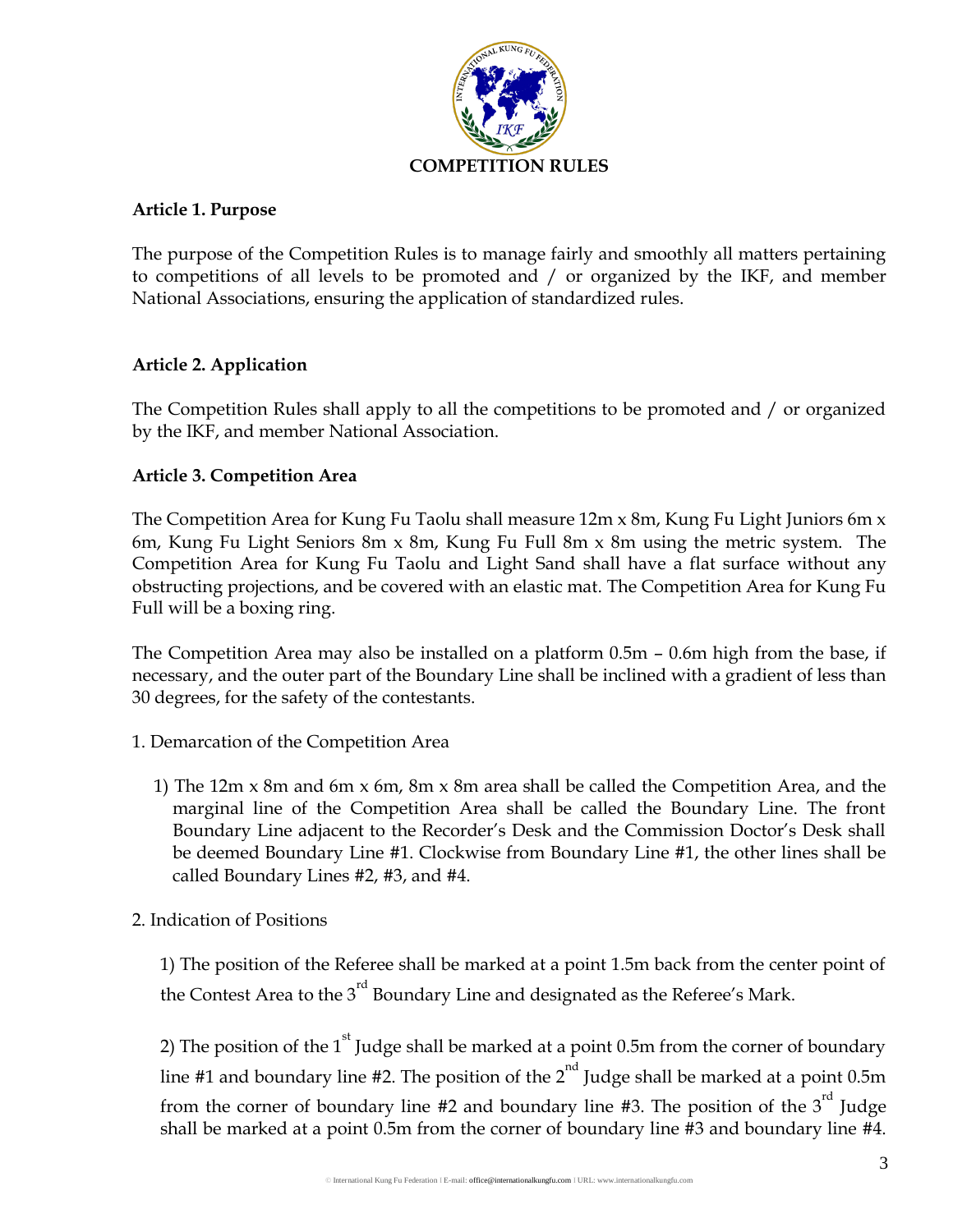

The position of the  $4<sup>th</sup>$  Judge shall be marked at a point 0.5m from the corner of boundary line #4 and boundary line #1.

3) The position of the Recorder shall be marked at a point 2m back from boundary line #1 facing the Competition Area 2m adjacent to the corner of boundary line #1 and boundary line#2.

4) The position of the Commission Doctor shall be marked at a point more than 3m to the right side from the Boundary Line.

5) The position of the Contestants shall be marked at two opposing points, 1m from the center point of the Competition Area, 5m from Boundary Line #1 (red Contestant toward Boundary Line #2 and blue Contestant toward #4).

6) The position of the Coaches shall be marked at a point 1m away from the center point of the Boundary Line of each contestant' s side.

7) The position of the Inspection Desk shall be near the entrance of the Competition Area for inspection of the contestants' protective equipment.

#### **Article 4. Contestant**

1. Qualification of Contestant

- 1) Holder of the nationality of the participating team
- 2) One recommended by the IKF National Kungfu Association
- 3) Holder of ID Card issued by the IKF

2. Medical Control

1) At the Kungfu events promoted or sanctioned by the IKF, any use or administration of drugs or chemical substances described in the IKF Anti-doping by-laws is prohibited. However, the IOC Anti-doping by-laws shall be applied to the Kungfu competition of Olympic Games and other multi-sports Games.

2) The IKF may carry out any medical testing deemed necessary to ascertain if a contestant has committed a breach of this rule, and any winner who refuses to undergo this testing or who proves to have committed such a breach shall be removed from the final standings, and the record shall be transferred to the contestant next in line in the competition standings.

3) The Organizing Committee shall be liable for arrangements to carry out medical testing.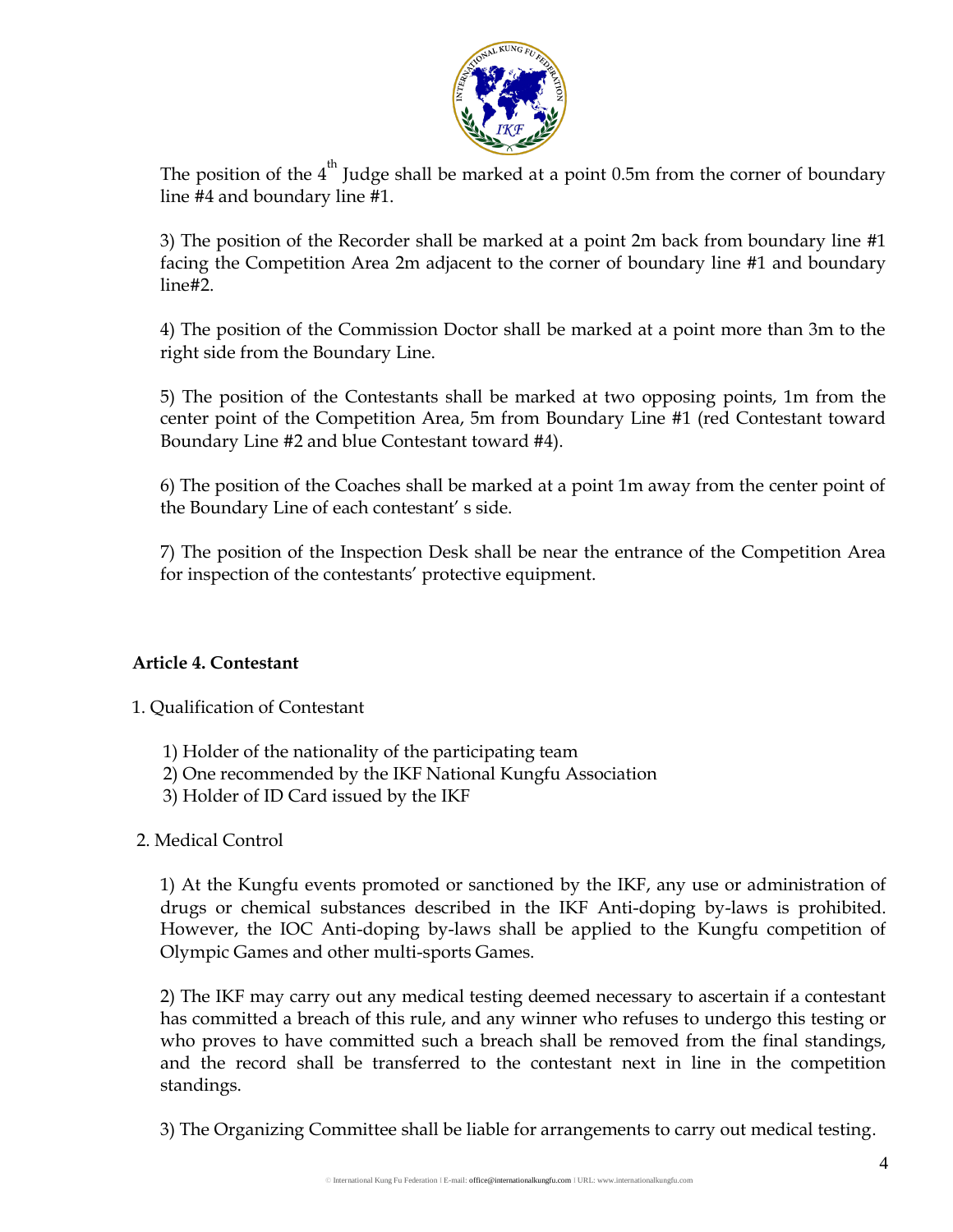

- 4) The details of the IKF Anti-Doping Regulation shall be enacted as part of the by-laws.
- 3. Documentary Evidence of Contestants
	- 1) Individual Application Form along with recent photograph
	- 2) Health Certificate issued not less than 1 month
	- 3) Parent Authorization / Guardian's approval
	- 4) NOC from IKF National Member Association in case of participating from any other country

#### **Article 5. Classification and Methods of Competition**

1. Competitions are divided as follows.

1) Individual competition shall normally be between contestants in the same weight class. When necessary, adjoining weight class may be combined to create a single classification. No contestant is allowed to participate in more than one (1) weight category in one event.

2) Team Competition: Kung Fu Light Five (5) contestants from each national association

2. All International-level competitions recognized by the IKF shall be formed with participation of at least 4 countries with no less than 4 contestants in each weight class, and any weight class with less than 4 contestants cannot be recognized in the official results.

## **Article 6. Disciplines and Weight categories of Competition**

1. Kung Fu Tao Lu (all styles)

Tao Lu Bare Hands and Weapon Categories for the athletes:

- 1) 9 12 years minus one day
- 2) 12-15 years minus one day
- 3) 15 18 years minus one day
- 4) 18-35 years minus one day

Tao Lu Bare Hands categories:

- Northern Kung Fu Style
- Southern Kung Fu Style
- Wing Chun Kung Fu
- Joriyo Kung Fu
- Hung Gar Kung Fu
- Kung Fu Choy Li Fut
- Jeet Kune Do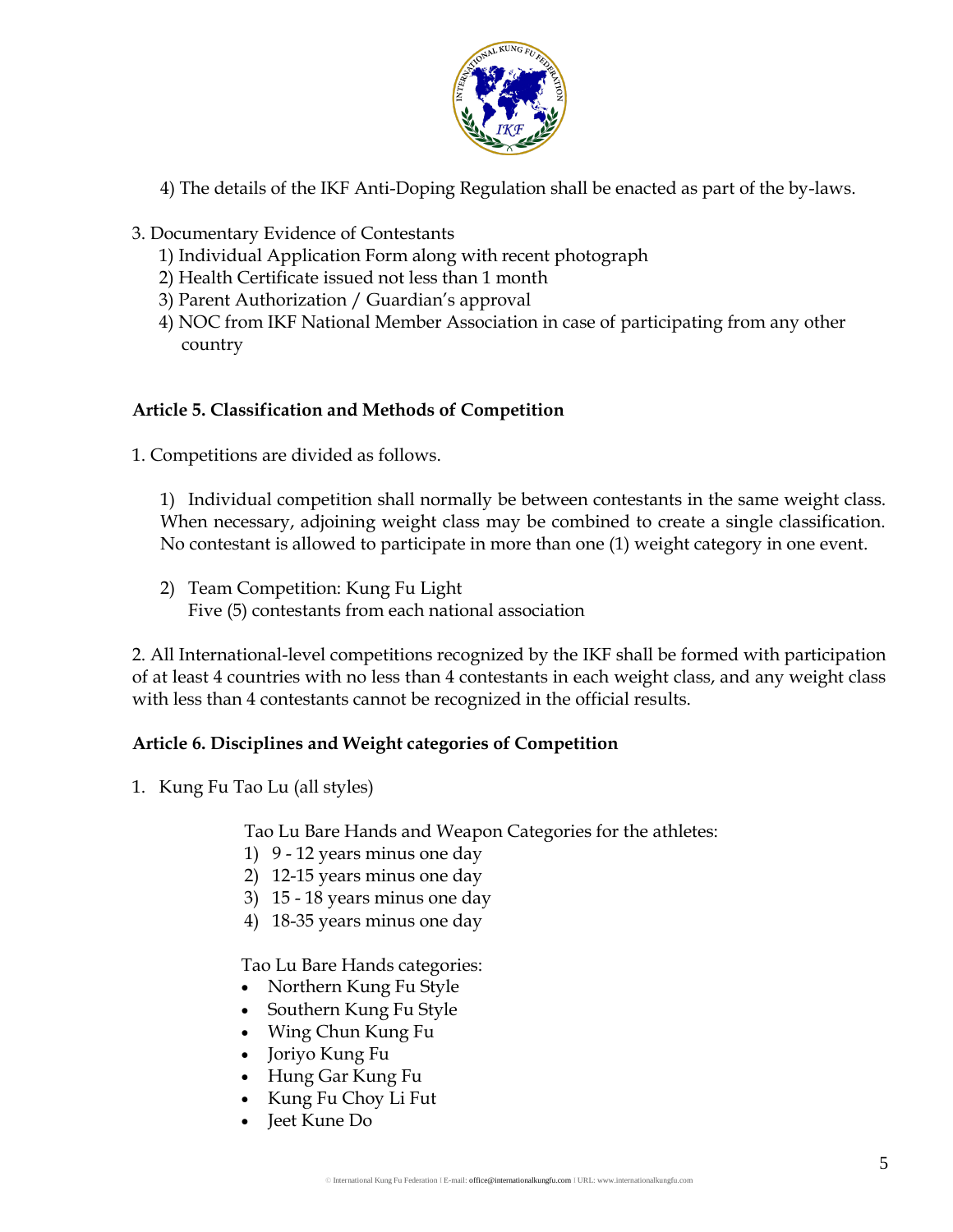

- Kung Fu Toa
- Kung Fu Animal Styles
- Free Bare Hand Forms (Panda, Bagua, Chisao and etc.)

Tao Lu Weapon styles:

- Kung Fu Straight Swords
- Kung Fu Curved Swords
- Kung Fu Long Stick (wooden)
- Kung Fu Spear
- Free Weapon Forms (including Nunchaku, Whip Chains and etc.)
- 2. Only the performance of IKF officially accepted standard forms is allowed to each Taolu Bare Hand categories except for Kung Fu Animal Styles and Free Forms.
- 3. The performance of modern wushu styles is prohibited.
- 4. Evaluation of the performance will be on the following guidelines:
	- 1) Speed
	- 2) Power
	- 3) Coordination
	- 4) Low positions
	- 5) Eye position
	- 6) Balance
- 5. Scoring
	- 1) General performance 6 points
	- 2) Force and coordination 2 points
	- 3) Spirit and determination 2 points
- 6. Loss of points
	- 1) Spirit and determination 2 points
	- 2) Momentary loss of balance minus 2 points
	- 3) Repeated momentary loss of balance minus 3 points
	- 4) Loss of balance and fall to the ground , including touching the ground with the hand - minus 3 points
	- 5) Momentary involuntary pause minus 1 point
	- 6) Incomplete no score
	- 7) If the weapon accidentally touches the ground or bumps the athlete's body minus 1 or 2 points
	- 8) Deformation of the weapon loss of 1 to 3 points
	- 9) Breaking of the weapon loss of 1 to 4 points
	- 10) Dropping of the weapon loss of 1 to 4 points
	- 11) Beginning and the end of the performance done incorrectly minus 1 point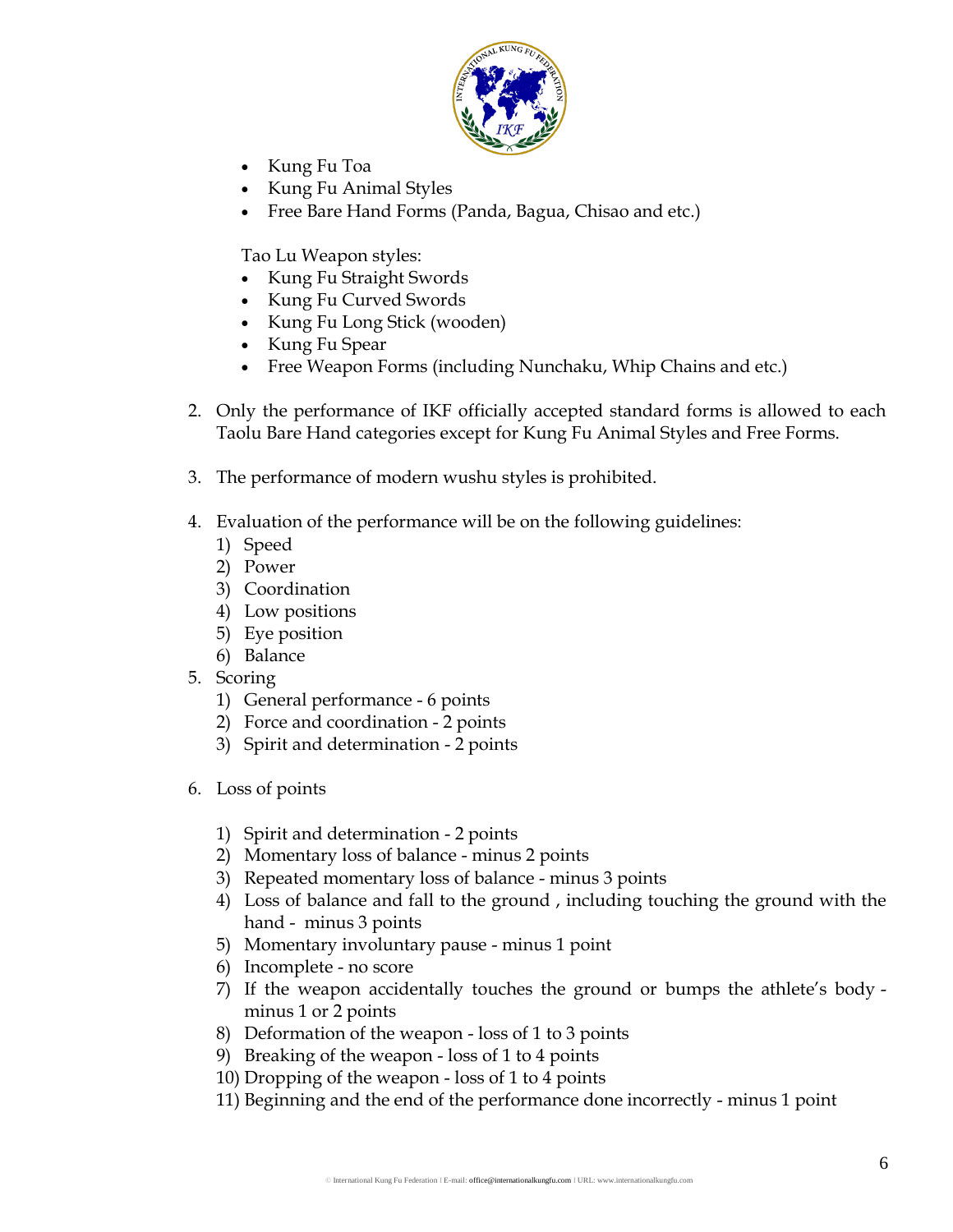

7. Traditional Kung Fu costume is acceptable only with long sleeves, clean and ironed, with personal sash.

### **2. Kung Fu Light**

- 1. Kung Fu Light system allows the athletes to compete with no risk of serious injury under safety rules, which takes into consideration male and female juniors.
- 2. Male and female junior age category includes ages from 12 years up to 14 years minus one day:

1) Boys' weight categories -30, -33, -36, -40. -44, -48, -52, -56. -60, +60 2) Girls' weight categories -30, -33, -36, -40. -44, -48, -52, -56. -60, +60

3. Male and female junior age category includes ages from 14 years up to 16 years minus one day:

1) Boys' weight categories -40, -44, -48, -52, -56, -60, -65, -70, +70 2) Girls' weight categories -36, - 40, -44, -48, -52, -56, -60, +60

4. Male and female junior age category includes ages from 16 years up to 18 years minus one day:

1) Boys' weight categories -44, -48, -52, -56, -60, -65, -70, + 70 kg 2) Girls' weight categories - 40, -44, -48, -52, -56, -60, -65, +65

5. Male and female senior age category includes ages from 18 years up to 35 years minus one day:

1) Men weight categories -52, - 56, - 60, -65, -70, -75, - 80, + 80 kg 2) Women weight categories -50, -60, -70, -80, +80 kg

**Note: Each age group may, subject to numbers, be further sub-divided by weight and height with the agreement of the organizers and the Chief Head Judge. If there are insufficient numbers in any weight category or age group they will be merged with another weight category or age group if such is judged to be safe with the agreement of the organizers and the Chief Head Judge. In the under 18's category if a**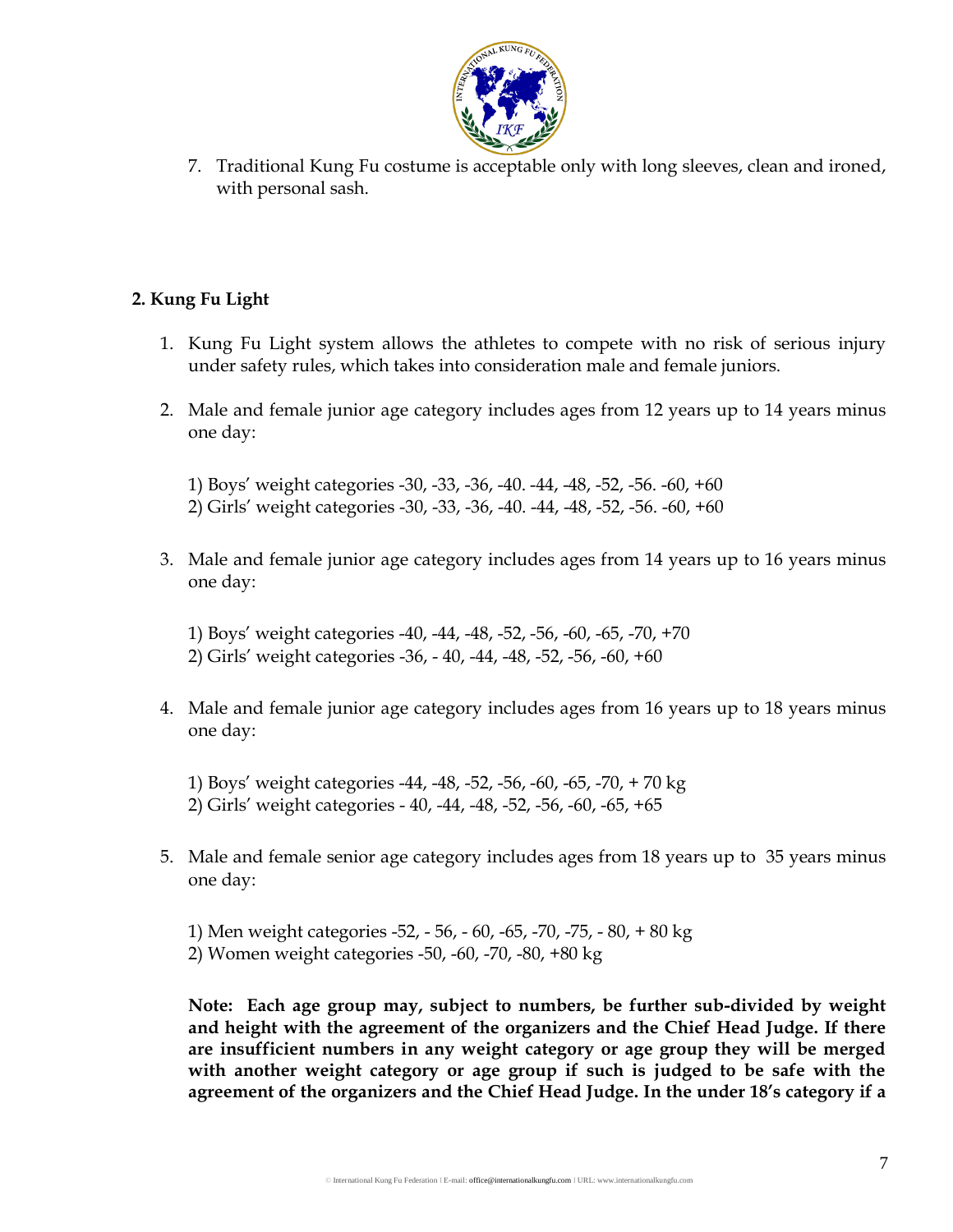

**contestant is deemed by the Chief Head Judge to be too big for their group can be reassigned to a higher group.**

- 6. The Fighter's Equipment
	- 1) Individually fitted head protector (helmet), open helmets are forbidden
	- 2) Individually fitted tooth protector (gum shield)
	- 3) T-shirt (sleeveless undershirts or bear-cheest is prohibited penalty disqualification)
	- 4) Individually fitted chest protector
	- 5) Hand bandages max 2.5 metres and gloves 10/12 OZ in all weight categories
	- 6) Long black Kung Fu trousers (kickboxing or any kind of other trousers, shorts prohibited - penalty disqualification)
	- 7) Individually fitted groin-protector for men and women
	- 8) Individually fitted foot protectors (shin guard)
- 7. All preliminary matches are conducted in 2 rounds of 1.5 minutes for children aged 12 15 years. All preliminary matches are conducted in 2 rounds of 2 minutes for juniors aged +15 – 18 and +18 – 35 years. There is a break of 1 minute duration between rounds. When neither fighter dominates the other, the rounds are even, the 3rd round should be conducted. All final matches are conducted 3 rounds of 1.5 minutes for children aged 12 – 15 years. All final matches are conducted 3 rounds of 2 minutes for juniors aged +15 - 18 and seniors aged +18 – 35 years. There is a break of 1 minute duration between rounds. When neither fighter dominates the other, the rounds are even, the weigh-in will be conducted and the contestant with less weight will be a winner.
- 8. Legal techniques
	- 1) All forms of boxing combined with kicks to the body and the head with controlled contact.
	- 2) All types of foot sweeps below the ankle.
	- 3) Rear and reverse kicks to the body with controlled contact.
	- 4) All types and forms of throwing in 3 seconds **not more than twice in a round**.
	- **5)** All Kung Fu Full legal rules are permitted in Kung Fu Light on the basis of light contact **using only 40 per cent of the contestant's power against the opponent. The contestant receives a point for the strike executed +40 per cent. The contestant will not get any point for the strike executed between 40 to 50 per cent. The contestant receives a minus point for any strike executed +50 per cent.**
- 9. Illegal techniques
	- 1) Any kind of strong contact that results in knock down penalty disqualification
	- 2) Any strike, blow, punch or kick which is executed without restraint and control – Penalty - deduction of 1-2 points
	- 1) All kicks to the knees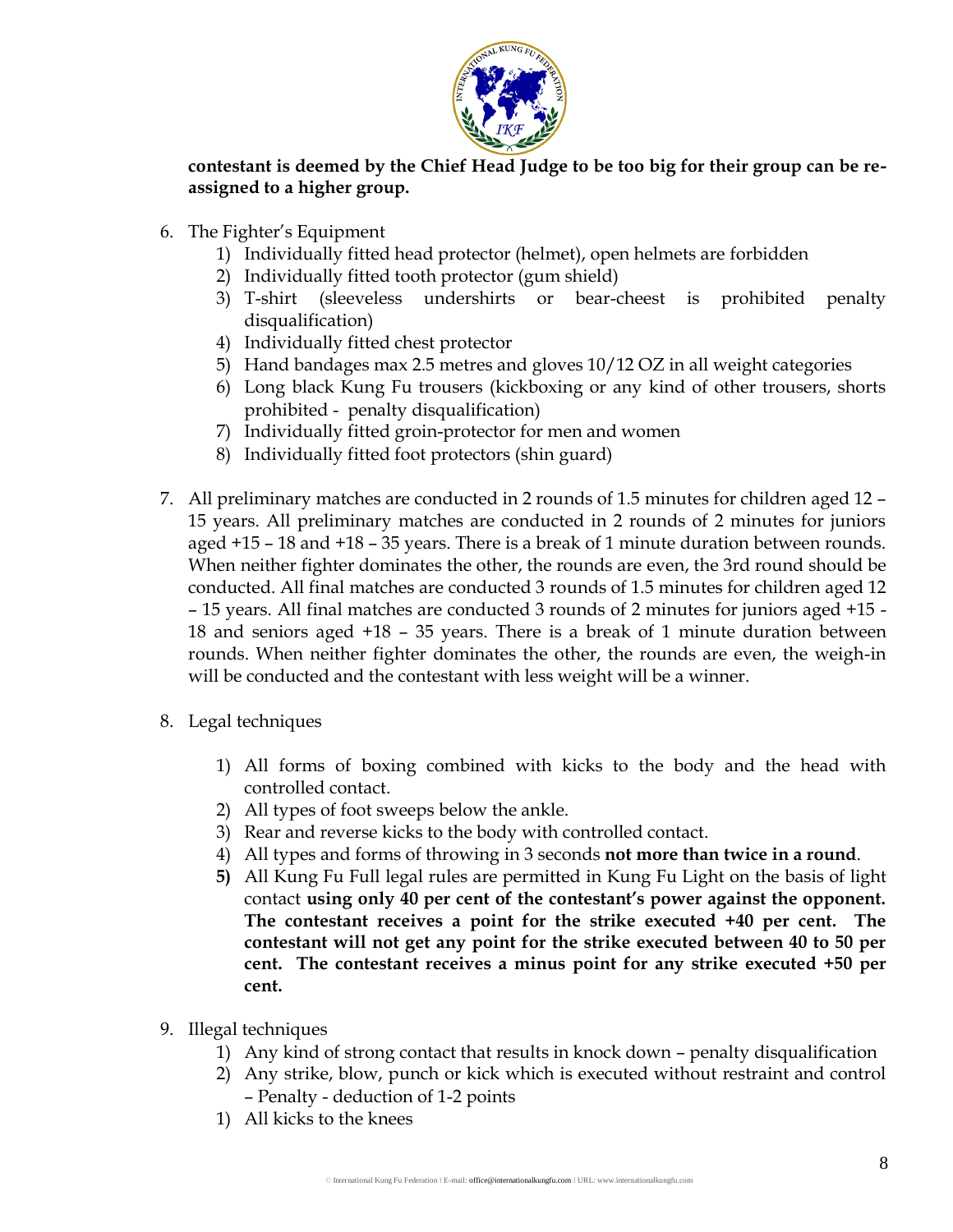

- 2) All strikes, blows, punches and kicks to the back, hips and any side of the neck
- 3) Any type of strikes and blows with the elbows, head and knees
- 4) Foot sweeps with the contact point being above the ankle knuckle
- 5) Any type of attack against the joints from any direction
- 6) Any type of strike to the groin
- 7) Any form or type of kicks with the heel against the head
- 8) Any form or type of kicks with the shin inside or outside the thighs
- 9) Pushing with the gloves and biting
- 10) All strikes, blows and punches executed with the palm side of the gloves
- 11) Any type of aggressive behavior
- 12) Fighting before or after the command of "Start" and "Stop"
- 13) Shouting and showing dramatic expression
- 14) Attacking on a downed opponent
- 15) Spitting out the gum shield and putting off any kind of protective equipment during the match
- 16) Any substance like oil, lotion and jelly on the body
- 17) Any other punches apart from the legal punch (legal striking zone of the glove)
- 18) Disobeying the referee or judges

#### 10. Scoring

- 1) 1 point
	- i. Any legal strike or punch to the body or to the head, to a legal area
	- ii. When the person doing a throw falls on top of the opponent
	- iii. Any legal foot sweep if the balance is broken or the opponent is downed
- 2) 2 points
	- i. Any legal kick to the head, to a legal area
	- ii. When the person doing a throw remains standing, while the opponent is downed
- 3) Minus point
	- **i.** Minus points are given for using any illegal technique or doing prohibited actions, also for the coach. In case of a serious violation of the rules, the referee stops the fight with the command "Stop" and issues minus point. Should a fighter receive 3 minus points in one match, immediately he is disqualified.
- 11. Evaluation of the fight will be on the following guidelines:
	- 1) Best technique
	- 2) Best combinations
	- 3) Fighting spirit and initiative
	- 4) Good sportsmanship and fair play
	- 5) Number of points scored
	- 6) Number of minus points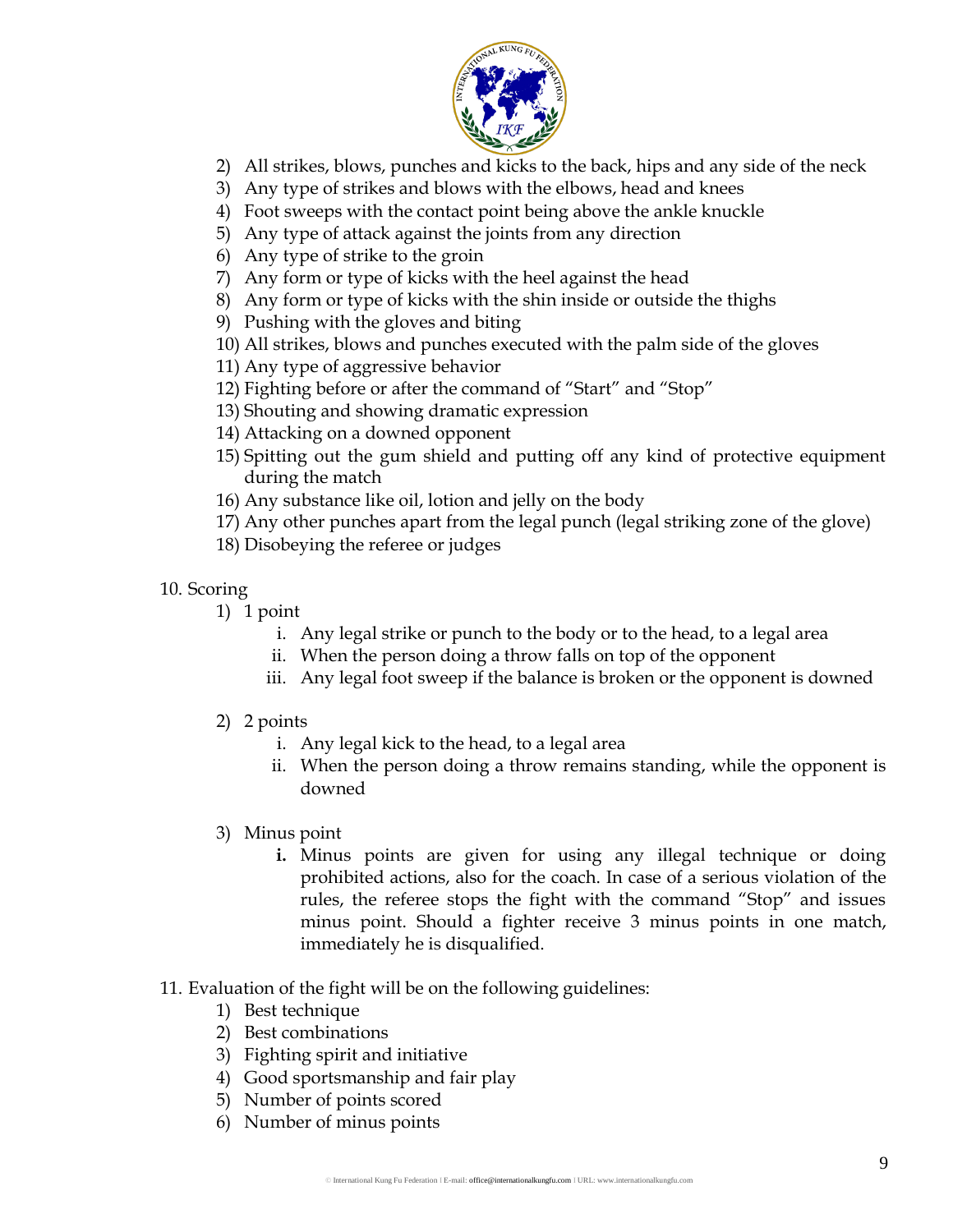

- 12. All legal kicks or punches must be directly without being blocked or parried on any legal area. For punches and blows the technique must be delivered with the legal striking zone of the glove.
- 13. The contestant should use minimum one kick after 3 hand movements. In case the athlete fails to do that, his/her scores got by continuous punching will not be considered.

**Note: Kung Fu Light Team competition is executed with 3 athletes from each country without age category.**

#### **3. Kung Fu Full**

1. Age category includes senior ages from 16 years up to 18 years minus one day.

Men weight categories -44, -48, -52, -56, -60, -65, -70, + 70 kg

- 2. Age category includes senior ages from 18 years up to 35 years minus one day. Men weight categories -52, - 56, -60, -65, -70, -75, -80, -85, -90, +90 kg
- 3. The Fighter's Equipment
	- 1) Individually fitted head protector (helmet), open helmets are forbidden
	- 2) Individually fitted tooth protector (gum shield)
	- 3) T-shirt (sleeveless undershirts or bear-chest is prohibited penalty disqualification)
	- 4) Individually fitted chest protector
	- 5) Hand bandages max 2.5 meters
	- 6) Gloves 12 OZ in all weight categories
	- 7) Shorts (long trouser is prohibited penalty disqualification)
	- 8) Individually fitted groin-protector
	- 9) Individually fitted foot protectors (shin guard)
- 4. All preliminary matches are conducted 2 rounds of 2 minutes. There is a break of 1 minute duration between rounds. When neither fighter dominates the other, the rounds are even the 3rd round should be conducted.
- 5. All final matches are conducted 3 rounds of 2 minutes. There is a break of 1 minute duration between rounds. When neither fighter dominates the other, the rounds are even, the weigh-in will be conducted and the contestant with less weight will be a winner.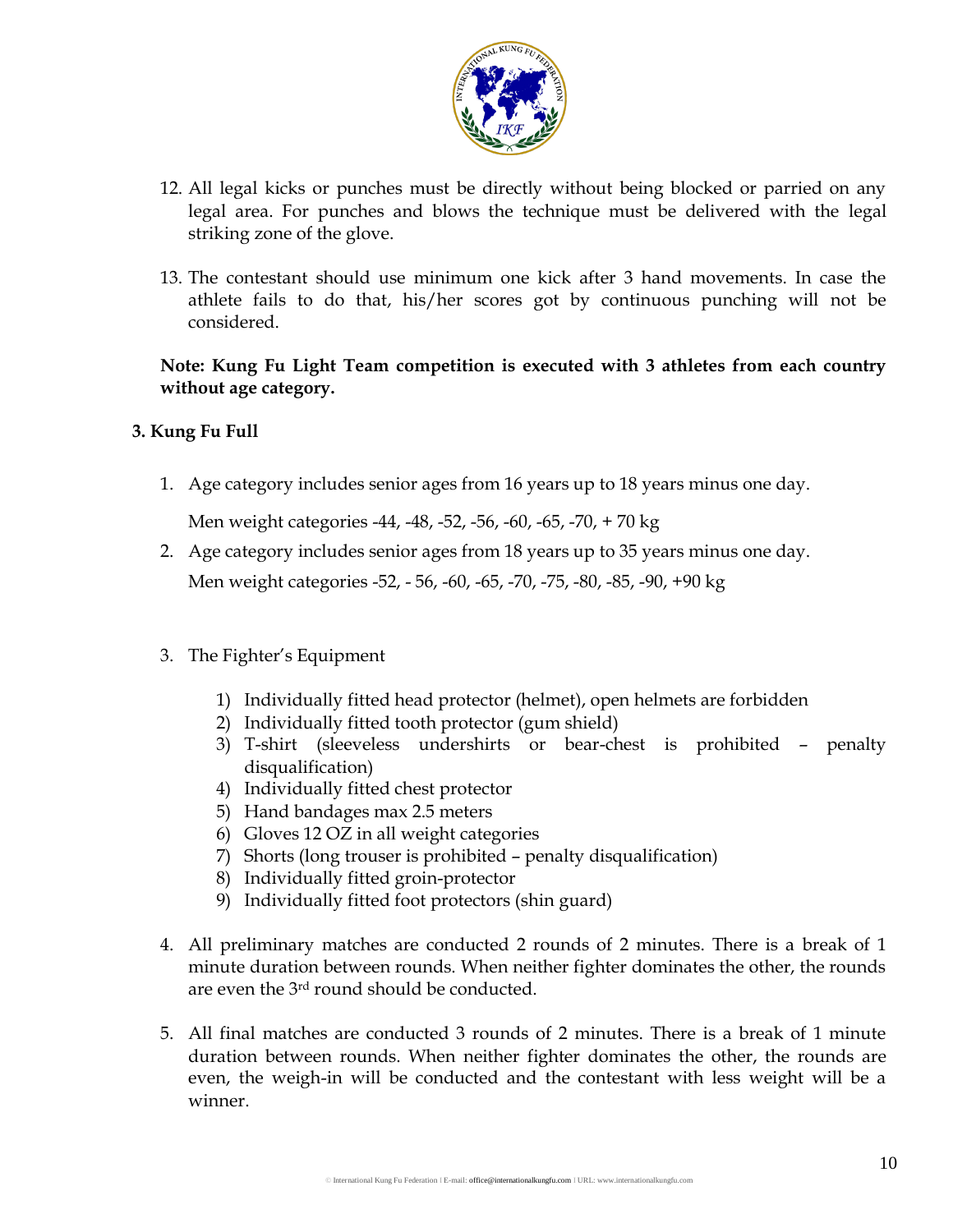

- 6. Legal techniques
	- 1) All forms of boxing in combination with kicks to the body and head
	- 2) Low kicks to the thighs, inside and outside
	- 3) Rear (reverse) kicks to the body or the head, spinning back kicks to the body and to the head with full contact to knock out the opponent, also foot sweeps are permitted
	- 4) All types and forms of throwing in 3 seconds.
- 7. Illegal techniques
	- 1) Pushing with the gloves and biting
	- 2) All strikes, blows and punches executed with the palm side of the gloves are prohibited
	- 3) All kicks to the back and back of the neck are prohibited
	- 4) Any form of butting with the head is prohibited
	- 5) All attacks (strikes, punches, kicks) against the joints are prohibited
	- 6) Kicks to the groin is prohibited
	- 7) Attacking a downed opponent, or an opponent who touches the floor with his/her gloves is prohibited
	- 8) Spitting out one's tooth protector (gum-shield) is prohibited
	- 9) All kicks to the knees
	- 10) Any type of strikes and blows with the elbows
	- 11) Foot sweeps with the contact point being above the ankle knuckle
	- 12) Any form or type of kicks with the heel against the head
	- 13) Holding the ropes of the ring and attacking an opponent, also in clinching situations

#### 8. Scoring

- 1) 1 point
	- i. Any legal punch to the body, head, to a legal area
	- ii. Any legal kick to the body, legs, to a legal area
	- iii. When the contestants do not fight for 15 seconds, the referee chooses, which of the two athletes is to attack. If the athlete chosen does not attack within 15 seconds, he loses one point
	- iv. When the person doing a throw falls on top of the opponent
	- v. When using a sacrifice technique (sweep, scissors, flying kick, etc) an athlete falls to the ground without touching the opponent, he loses 1 point
	- vi. Any legal foot sweep if the balance is broken or the opponent is downed
- 2) 2 points
	- i. Any legal kick to the head, to a legal area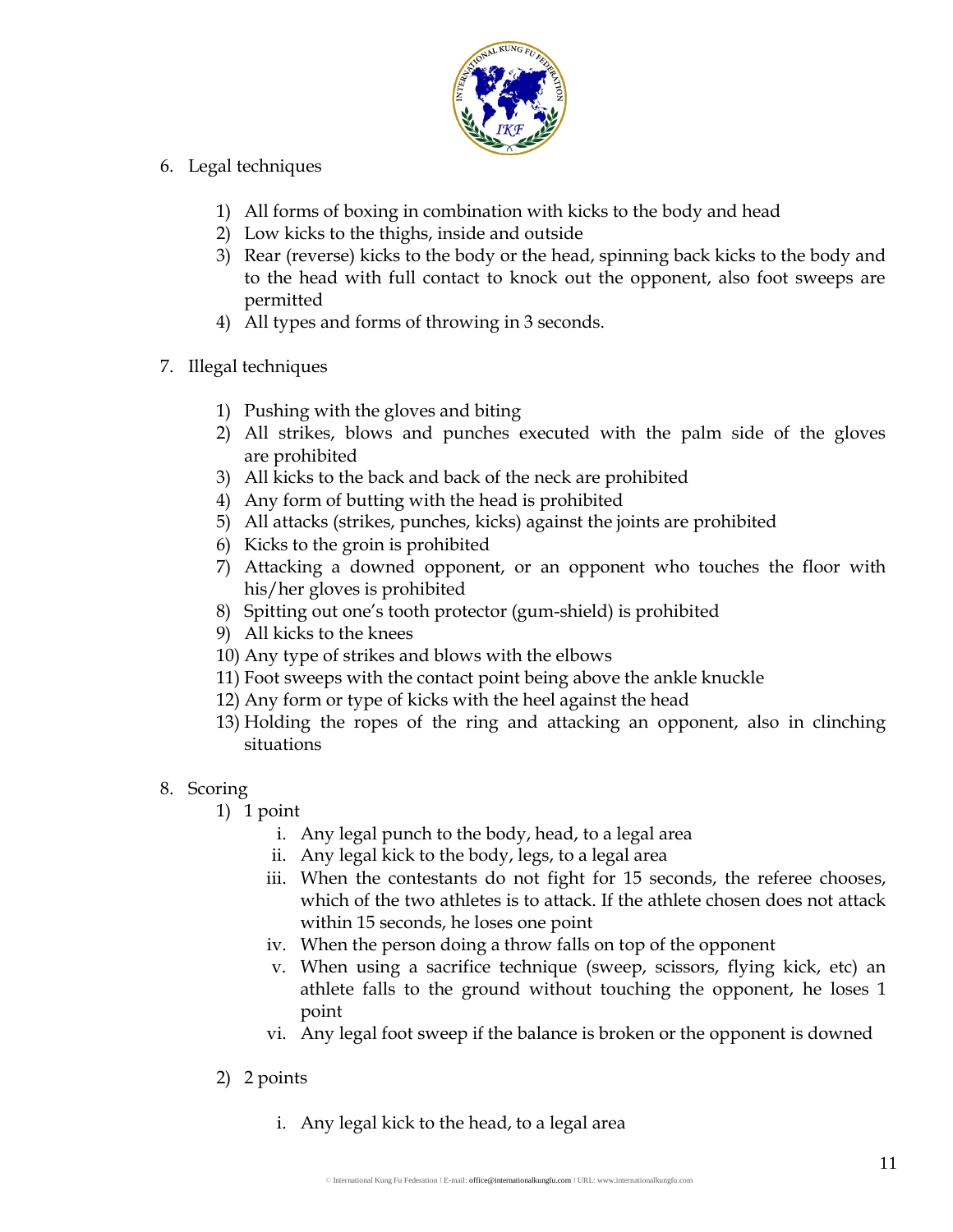

- ii. Any legal jumping kicks to the head and body
- iii. The opponent falls to the ground and the person doing the throw remains standing
- iv. Any legal punch or kick that makes the opponent fall to the ground
- 3) Minus point

Minus points are given for using any illegal technique or doing prohibited actions also for the coach. In case of a serious violation of the rules, the referee stops the fight with the command "Stop" and issues minus point. Should a fighter receive 3 minus points in one match, immediately he/she is disqualified.

- 9. Evaluation of the fight will be on the following guidelines:
	- 1) Best technique
	- 2) Effective parries and counterattacks
	- 3) Best combinations
	- 4) Fighting spirit and initiative
	- 5) Good sportsmanship and fair play
	- 6) Number of points scored
	- 7) Number of minus points and knock downs
- 10. All legal kicks or punches must be directly without being blocked or parried on any legal area. For punches and blows the technique must be delivered with the striking zone of the glove.
- 11. The contestant should use minimum one kick after 3 hand movements. In case the athlete fails to do that, his/her scores got by continuous punching will not be considered.

## **4. Kung Fu Extra Full**

Age category includes senior ages from 18 years up to 35 years minus one day.

Men weight categories -50, -60, -70, -80, -90, +90 kg

All preliminary matches are conducted 5 rounds of 3 minutes.

All matches are conducted in a ring 7x7 or 8x8, which complies with the international IKF specifications.

#### **The Fighter's Equipment**

- 1) Individually fitted tooth protector (gum shield)
- 2) Hand bandages max 2.5 meters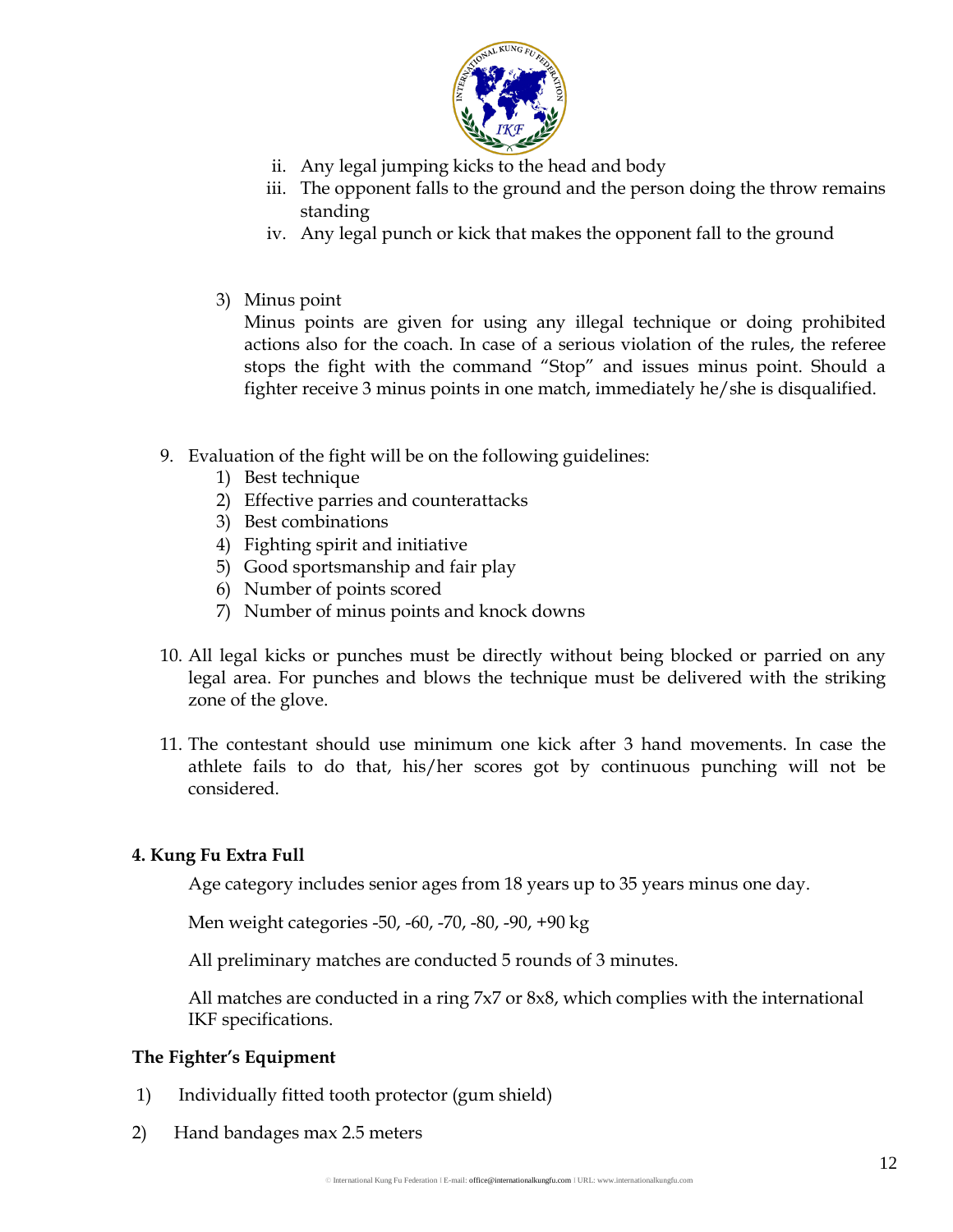

- 3) Gloves 12 OZ in all weight categories
- 4) Shorts (**long trousers are prohibited**)
- 5) Individually fitted groin-protector

All preliminary matches are conducted 5 rounds of 3 minutes. There is a break of 1 minute duration between rounds.

All final matches are conducted 5 rounds of 3 minutes. There is a break of 1 minute duration between rounds. When neither fighter dominates the other and the rounds are even, the weigh-in will be conducted and the contestant with less weight will be a winner.

#### **Legal techniques**

- 1) All forms of boxing in combination with kicks to the body and head
- 2) Low kicks to the thighs, inside and outside
- 3) Rear (reverse) kicks to the body or the head, spinning back kicks to the body and to the head with full contact to knock out the opponent, also foot sweeps are permitted
- 4) Any kind of throwing
- 5) Holding the opponent's leg while executing striking or punching techniques

## 6) **When the opponent is down it is allowed to use choking and painful movements in 30 seconds**

#### **Illegal techniques**

- Any forms of biting are prohibited
- All strikes, blows and punches executed with the palm side of the gloves are prohibited
- ¨ All kicks to the back and back of the neck are prohibited
- Any form of butting with the head is prohibited
- All attacks (strikes, punches, kicks) against the joints are prohibited
- Kicks to the groin is prohibited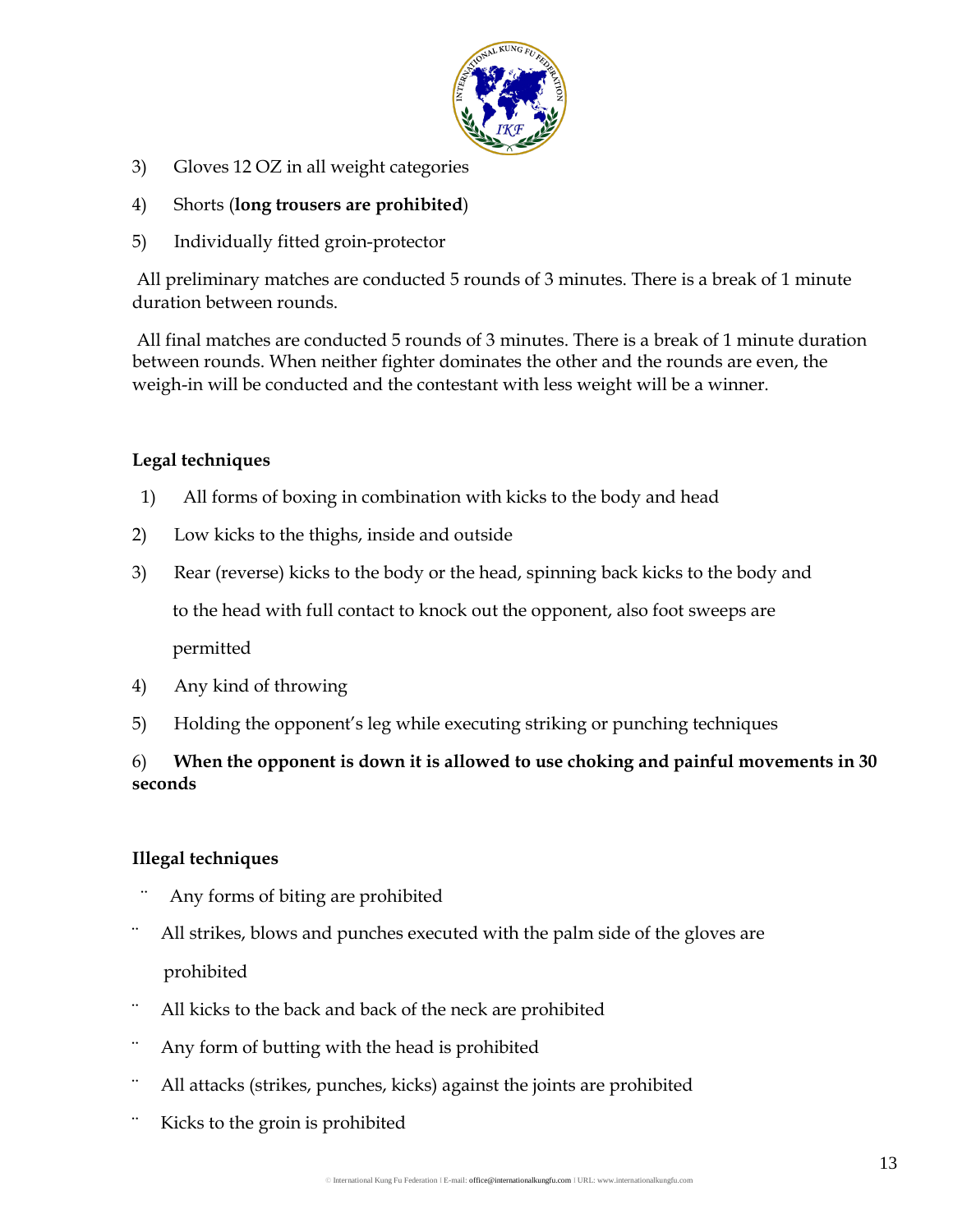

- ¨ Attacking a downed opponent, or an opponent who touches the floor with his/her gloves is prohibited
- Spitting out one's tooth protector (gum-shield) is prohibited
- ¨ Holding the ropes of the ring and attacking an opponent, also in clinching situations

#### **Scoring**

#### **1 point**

- 1) Any legal punch to the body, head, to a legal area
- 2) Any legal kick to the body, legs, to a legal area

3) When the contestants do not fight for 8 seconds, the referee chooses, which of the two athletes is to attack. If the athlete chosen does not attack within 8 seconds, he/she loses one point

4) When the person doing a throw falls on top of the opponent

5) When using a sacrifice technique (sweep, scissors, flying kick, etc) an athlete falls to the ground without touching the opponent, the opponent gets 1 point

6) Any legal foot sweep if the balance is broken or the opponent is downed

## **2 points**

- 1) Any legal kick to the head, to a legal area
- 2) Any legal jumping kicks to the body
- 3) The opponent falls to the ground and the person doing the throw remains standing

## **3 points**

- 1) Any legal punch that makes the opponent fall to the ground
- 2) Any legal kick that makes the opponent to fall to the ground
- 3) Jumping kicks to the head

#### **Minus point**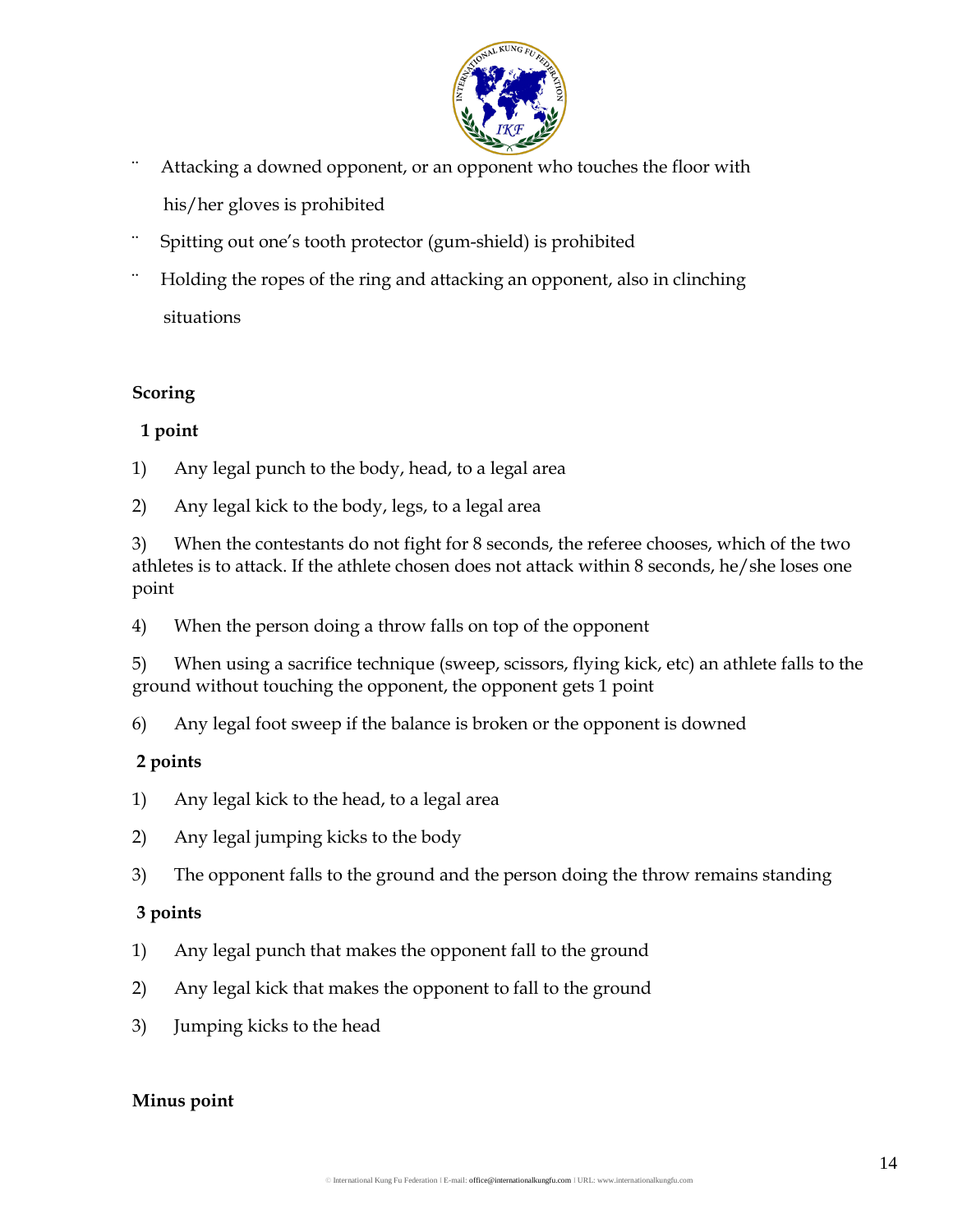

Minus points are given for using any illegal technique or doing prohibited actions, also for the coach.

In case of a serious violation of the rules, the referee stops the fight with the command "Stop" and issues minus point. Should a fighter receive 3 minus points in one match, immediately he/she is disqualified.

## **5. Tai Chi**

- 1. Every athlete should be aware of the energy source in his/her body. One is able to obtain this by correct way of practicing and learning the ways of breathing. Taichi must, generally, be exercised in the area that is fresh and full of oxygen.
- 2. Any Taichi style may be performed at the IKF World Kung Fu Championships.
- 3. Age Division in Taichi Bare Hands and Weapon Categories for the athletes:
	- 1) 15 18 years of age
	- 2) 18-35 years of age
	- 3) +35 years of age
- 4. The time limit of the performance is from 1.5 to 3 minutes. However, it can vary from time to time during the competition.

## **6. Tui Shou**

- 1. Tui Shou (Push Hands) is based on balance. In this competition the opponents do not punch and kick each other, but try to lose each other's balance by pushing each other. There is no weight limit in this category and 8 right / 8 left point system is used.
- 2. Age Division:
	- 1) 18 35 years of age
	- 2) + 35 years of age

## **Article 7. Knock Down in Kung Fu Full**

1. When a contestant is staggered showing no intention or ability to pursue the match

2. When the referee judges that the contest cannot continue as the result of any power technique having been delivered.

3. When a contestant is knocked down as the result of the opponent's legitimate attack, the referee shall take the following measures.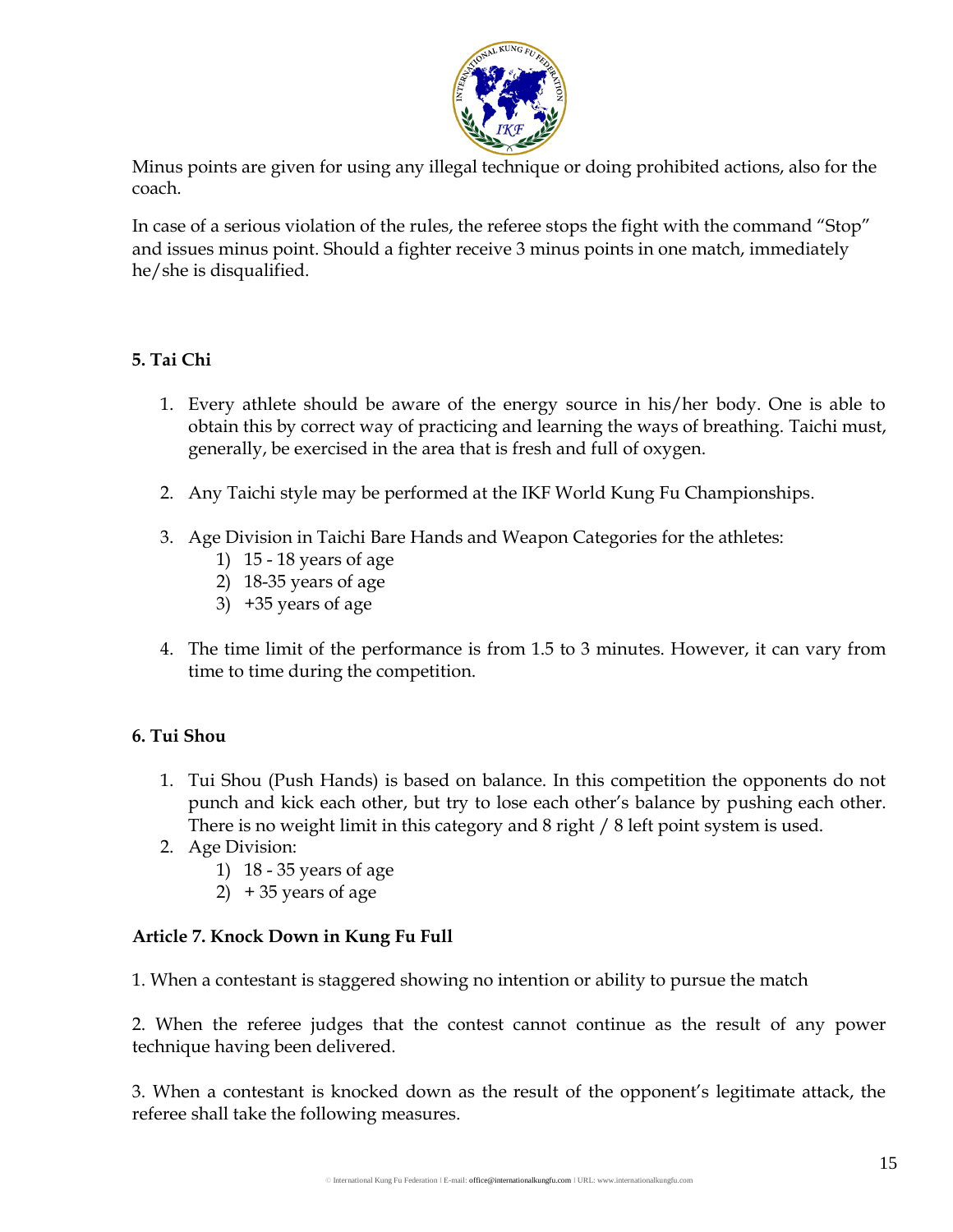

- 1) The referee shall keep the attacker away from downed contestant by declaration of "Break".
- 2) The referee shall count aloud from "One" up to "Ten" at one second interval towards the downed contestant, making hand signals indicating the passage of time.
- 3) In case the downed contestant stands up during the referee's count and desires to continue the fight, the referee shall continue the count up to "Ten". The referee shall then determine if the contestant is recovered and, if so, continue the contest by declaration of "Continue".
- 4) When a contestant who has been knocked down cannot demonstrate the will to resume the contest by the count of "Ten", the referee shall announce the other contestant winner.
- 5) In case both contestants are knocked down, the referee shall continue counting by "Ten" as long as one of the contestants has not sufficiently recovered.
- 6) When both contestants fail to recover by the count of "Ten", the winner shall be decided upon the match score before the occurrence of Knock Down.

4. Any contestant suffering a knockout as the result of a blow to the head will be allowed to compete the next day. Before entering a contest, the contestant must be examined by the medical doctor, who must certify that the contestant is recovered and able to compete.

## **Article 8. Medical Procedures and Weighing-in**

1. All athletes must be available for medical inspection including dope testing as and when required by the IKF.

#### 2. **During weigh-in, the competitor must submit a health certificate showing his electroencephalogram (EEG), electrocardiogram (ECG), blood pressure and heart rate in a medical check-up taken within 30 days before his registration.**

3. During weigh-in, the male contestant shall wear underpants and the female contestant shall wear underpants and brassiere.

4. Weigh-in shall be made once, however, one more weigh-in is granted within the time limit to the contestant who did not qualify the first time.

5. So as not to be disqualified during official weigh-in, scales, the same as the official one, shall be provided at the contestants' place of accommodation or at the arena for pre-weigh-in.

#### **Article 9. Procedure of the Contest**

#### 1. Call for contestants

The name of the contestants shall be announced three times beginning three minutes prior to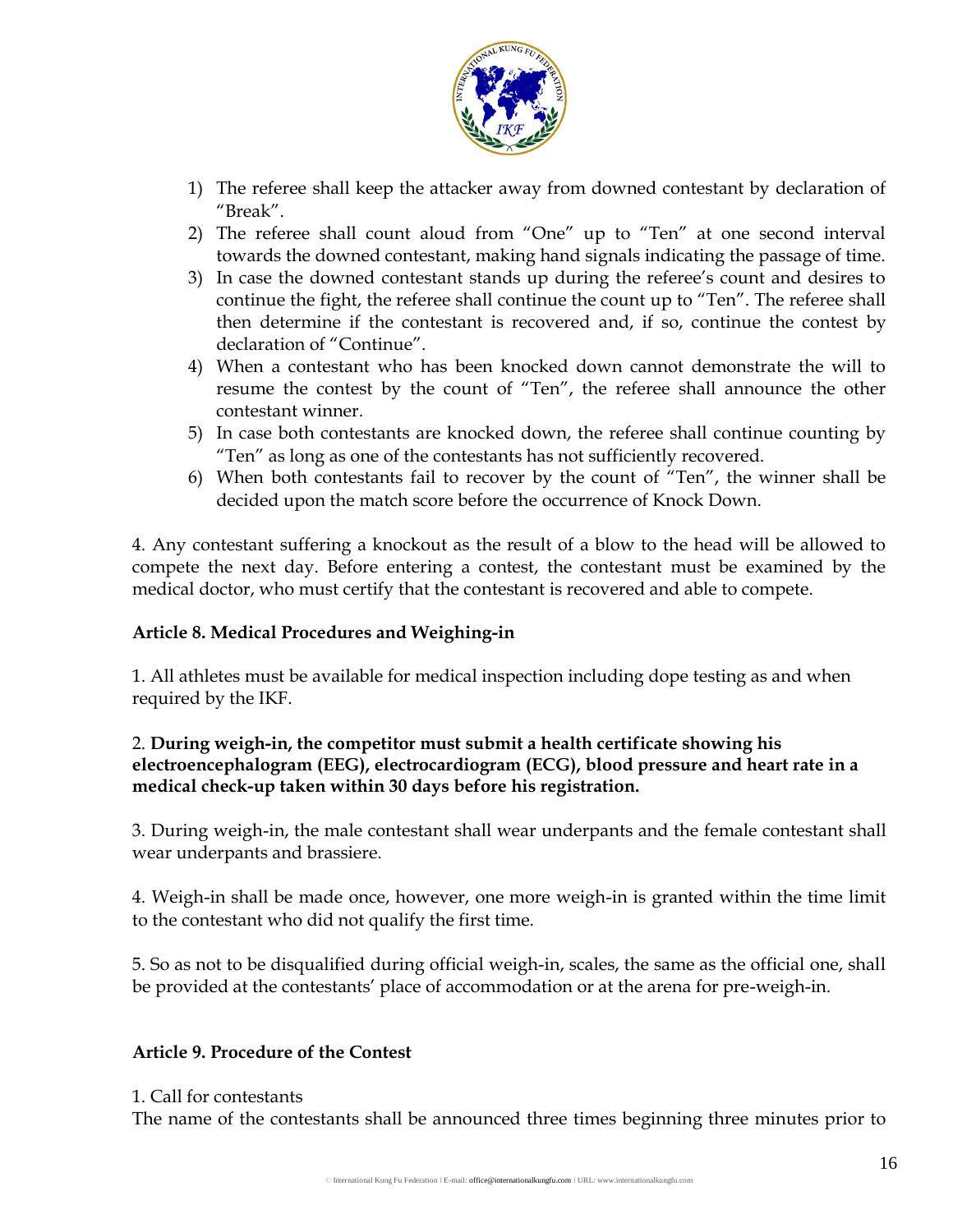

the scheduled start of the contest. The contestant who fails to appear in the contest area within one minute after the scheduled start of the competition shall be regarded as withdrawn.

2. Physical and Costume Inspection

After being called, the contestants shall undergo physical and costume inspection at the designated inspection desk by the inspector designated by the IKF upon entering the competition area, and the contestant shall not show any signs of aversion, and also shall not bear any materials which may cause harm to the other contestant.

3. Start and end of the contest

The Kung Fu Light/Kung Fu Full contest in each round shall begin with the declaration of "Fight" by the referee and shall end with the declaration of "Stop" by the referee.

4. Procedure before the Beginning and after the End of the Contest

1) The contestants shall face each other and make a standing bow at the referee's command of "Attention" and "Bow". A standing bow shall be made 30 degrees with the head and the fists clenched in front of the chest.

2) The referee shall start the contest by commanding "Ready" and "Fight".

3) The referee shall declare the winner by raising the winner's hand after the decision of the Head Judge.

5. Contest Procedure in Team Competition

1) Both teams shall stand facing each other in line in submitted team order.

2) Both teams shall leave the Contest Area and stand by at the designated area for each contestant's match.

3) Both teams shall line up in the Contest Area immediately after the end of the final match facing each other.

4) The referee shall declare the winning team by raising his/her own hand to the winning team's side

#### **Article 10. Refereeing Officials**

1. Qualifications

Holders of International Referee/ Judge Certificate registered by the IKF.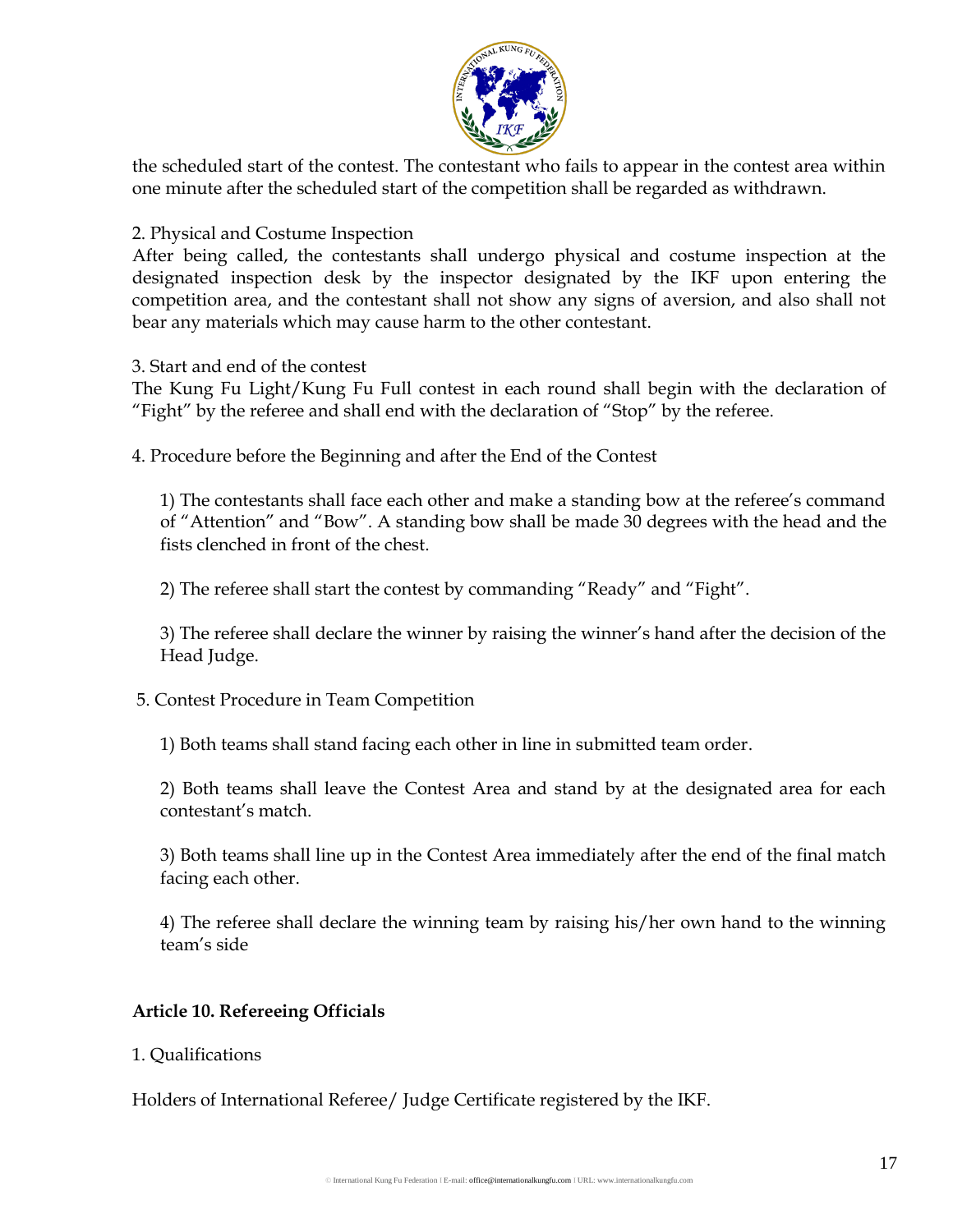

#### 2. Duties

#### 1) Referee

- 1) The referee shall have control over the match
- 2) The referee shall have the right to make decisions independently in accordance with the prescribed rules.
- 3) In case of a tie or scoreless match the decision of superiority shall be made by all refereeing officials after the end of the third round.

#### 2) Judges

- 1) The judges shall mark the valid points immediately.
- 2) The judges shall state their opinions forthrightly when requested by the referee.

3) Uniform of the Refereeing Officials

- 1) The referees and judges shall wear the uniform designated by the IKF. Judges shall wear the prescribed attire which shall be either specifically announced for the event and may include items such as specially printed tee/sweat shirts or track suits. Otherwise the standard dress code shall be black shoes, black socks, black trousers, black belt and a white shirt (short or long sleeves).
- 2) The refereeing officials shall not carry or take any materials to the arena which might interfere with the contest.
- 3. Responsibility for Judgement

Decisions made by the referees and judges shall be conclusive and they shall be responsible to the Competition Supervisory Board for those decisions.

At each match area the responsible chief of the referees will be the Match Inspector. He/she is responsible that at his/her match area all IKF rules will be correctly applied. He/she is also responsible that just neutral referees are in duty, depending on the contestants (e.g. not from the same club/country). The selection of referees and judges shall take place by the Match Inspector prior to each match under supervision of the head referee in duty. Nobody, no official manager, country president, contestant or coach will be eligible to choose or refuse a referee or judge for a match when he is a neutral one according to the rules.

Should a referee be taken ill or be changed by the Match Inspector or the Head Referee during a match the timekeeper shall strike the gong to stop the match time, whereupon the next neutral referee takes over and proceeds with refereeing the match. The head of all Match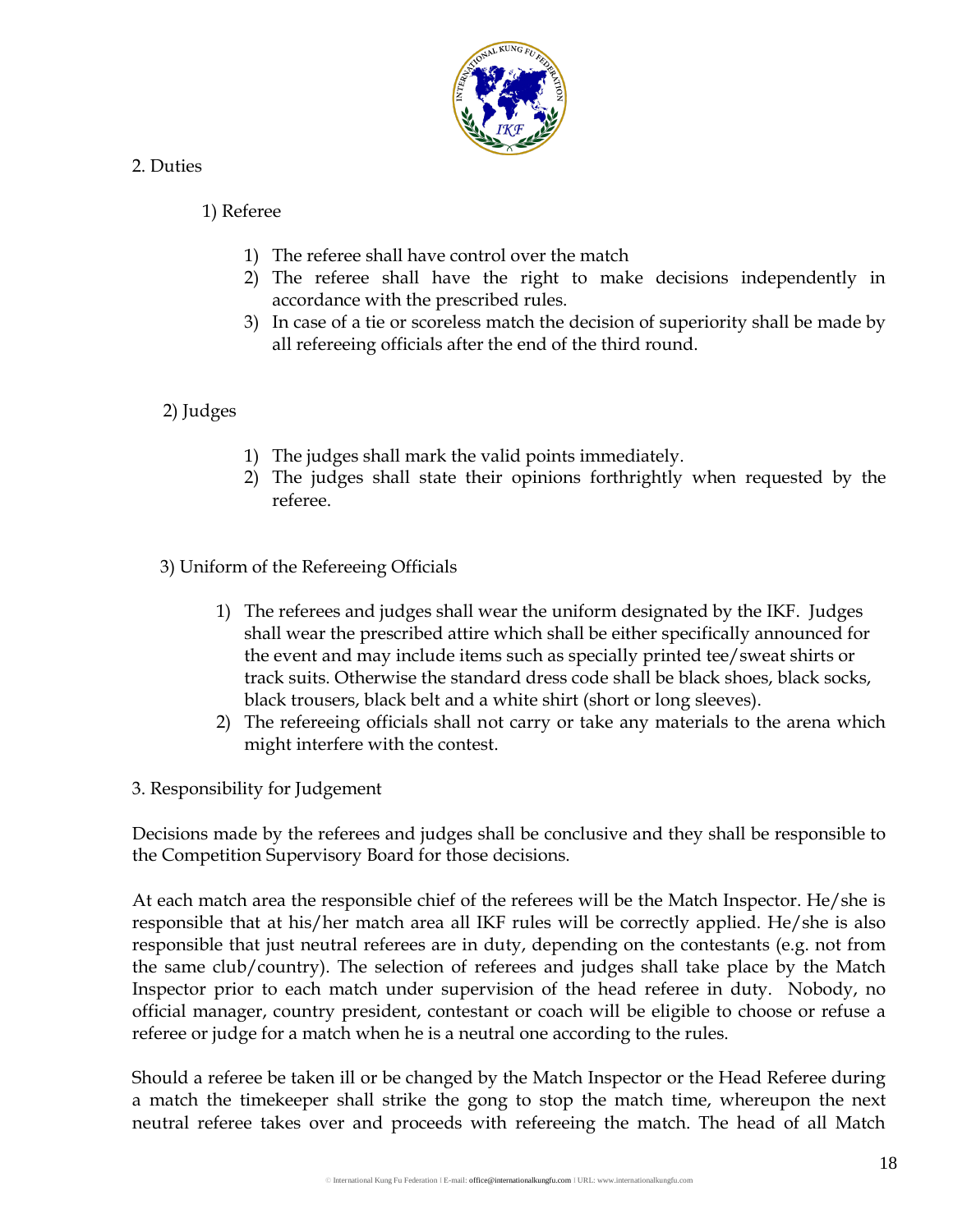

Inspectors is the Head Judge. He/she must be international IKF referee and well experienced in IKF rules and regulations. He/she is responsible for a proper running of the tournament concerning the referees. At the end of a competition he/she has to make a short note of all the referees and match inspectors he/she has had. A head judge at the continental and world championships will be dominated only by the IKF Referee Committee.

All licensed international IKF judges and referees should be registered in the central archives of the IKF Referees Committee.

#### **Article 11. Recorder**

The recorder shall time the contest and periods of time-out, suspension, and also shall record the awarded points, and/or deduction of points.

#### **Article 12. Other matters not specified in the Rules**

In the case that any matters not specified in the Rules occur, they shall be dealt with as follows.

1. Matters related to the competition shall be decided through consensus by the refereeing officials of the pertinent contest.

2. Matters not related to the specific contest shall be decided by the Executive Council.

3. The Organizing Committee shall prepare a video tape recorder at each court for recording and preservation of the match process.

#### **Article 13. Arbitration and Sanction**

1. Composition of the Competition Supervisory Board

- 1) Qualification of members—Qualified Competition Supervisory Board members shall be members of the IKF Executive Council or persons with sufficient Kungfu experience and who are recommended by the IKF President or Secretary General. One Technical Delegate shall be the ex-officio member.
- 2) Composition of the Competition Supervisory Board: one Chairman and fewer than six members plus the Technical Delegate
- 3) The President, on the recommendation of the Secretary General, shall appoint the Chairman and members of the Competition Supervisory Board.

2. The Competition Supervisory Board shall make corrections of referees' or judges' misjudgments in accordance to the board members' decisions on protests, and take disciplinary action against officials who make such misjudgments or engage in any illegal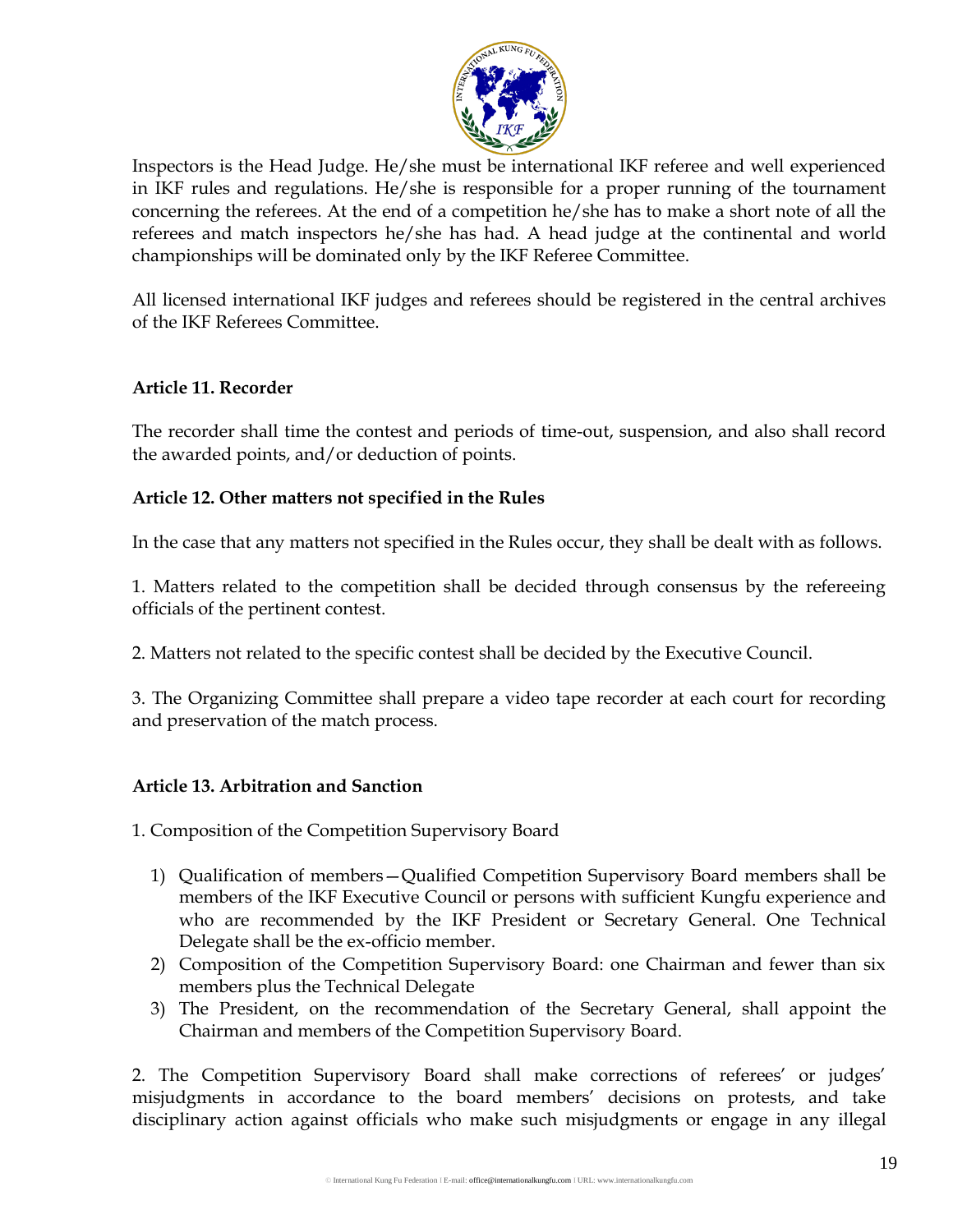

behavior. The results of such disciplinary decisions shall be sent to the Secretariat of the IKF. The Competition Supervisory Board shall evaluate the performances of referees and judges. The Competition Supervisory Board shall also concurrently act as the Extraordinary Committee of Sanction during competition with regard to competition management matters.

#### **3. Procedure of Protest**

- 1) In case there is an objection to a referee judgment, an official delegate of the team must submit an application for re-evaluation of decision (protest application) together with the prescribed fee to the Competition Supervisory Board within 10 minutes after pertinent contest.
- 2) Deliberation of re-evaluation shall be carried out excluding those members with the same nationality as that of either contestant concerned, resolution on deliberation shall be made by majority.
- 3) The members of the Competition Supervisory Board may summon the refereeing officials for confirmation of events.
- 4) The resolution made by the Competition Supervisory Board will be final and no further means of appeal will be applied.

#### **4. Procedure of Sanction**

- 1) The IKF President or Secretary General (in case of their absence, the Technical Delegate) may request the Extraordinary Committee of Sanction for deliberation when any of the following behaviors are committed by a coach or a contestant.
	- a. Interfering with the management of contest
	- b. Stirring up the spectators or spreading false rumor
- 2) When judged reasonable, the Extraordinary Committee of Sanction shall deliberate over the matter and take disciplinary action immediately. The result of deliberation shall be announced to the public and reported to the IKF Secretariat afterwards.
- 3) The Extraordinary Committee of Sanction may summon the person concerned for confirmation of events.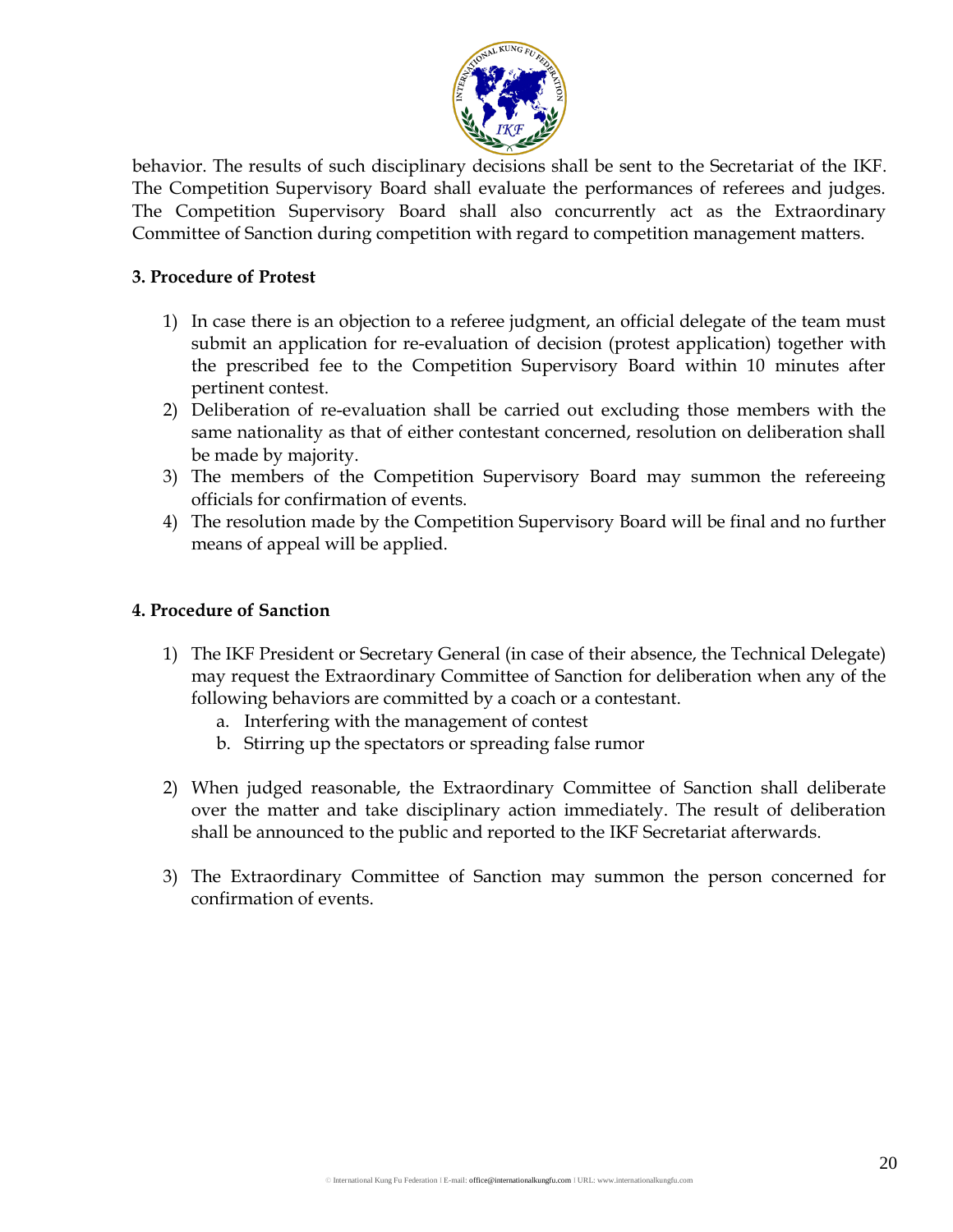

# **Apendix**

# **Referee's Calls and Gestures**

## **1. Fist-Palm Salute**

In a standing position with feet together, place the left palm against the right fist in front of the chest. (Figs 1, 2a, 2b).



## **2. Enter the fight area**

Standing at the centre of the fight area, extend both arms sideways, palms up and pointing at the competitors (Fig 3). As a call on them to enter the fight area, bend both arms at the elbow into a right angle, palms facing each other (Fig 4)

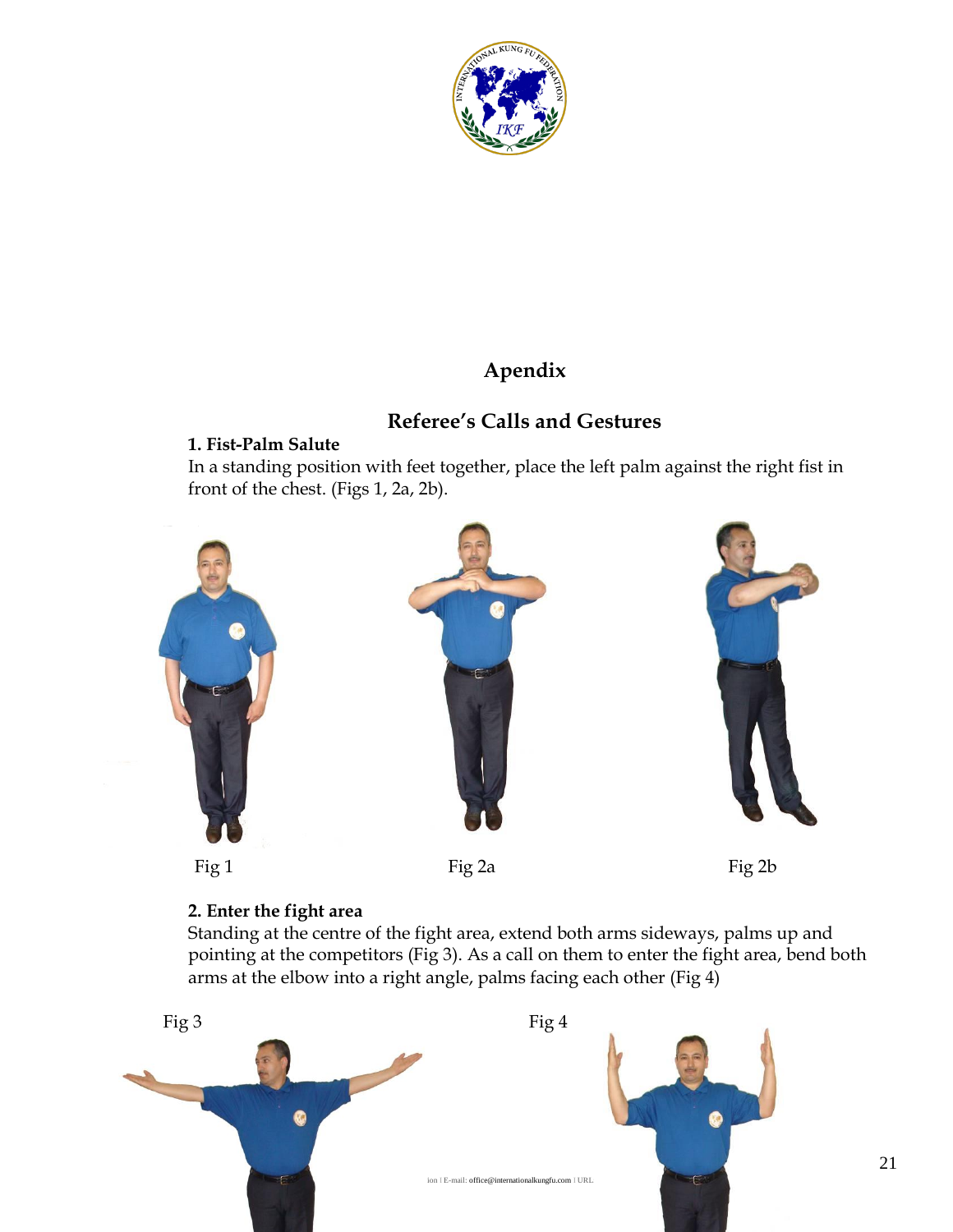

#### **3. Competitors salute each other**

Place the left fist towards right fist in front of the chest as a signal to both competitors to salute each other (Fig 5).



Fig 5

## **4. First round**

Facing the head judge, take a bow stance and, while calling "First round!" extend one arm upward with the index finger pointing up and the other hand stretched forward (Fig 6).

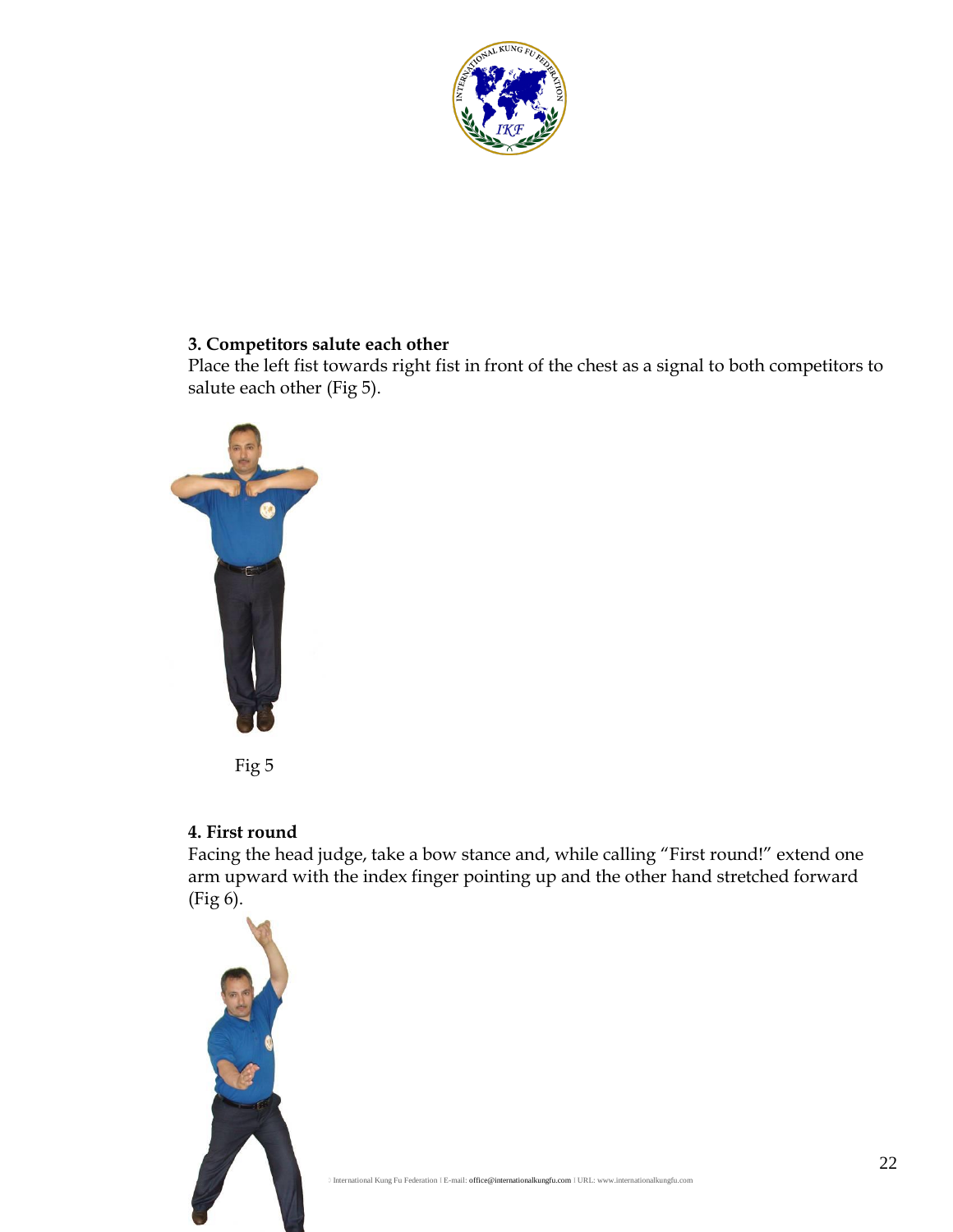

#### **5. Second round**

Facing the head judge, take a bow stance and, while calling "Second round!", extend one arm upward with the index and middle fingers separated and pointing up, and the thumb and the other two fingers clenched (Fig  $\bar{7}$ )



## **6. Third round**

Facing the head judge, take a bow stance and, while calling "Third round!", extend one arm upward with the thumb and the index and middle fingers separated and pointing up and the other two fingers clenched (Fig 8).

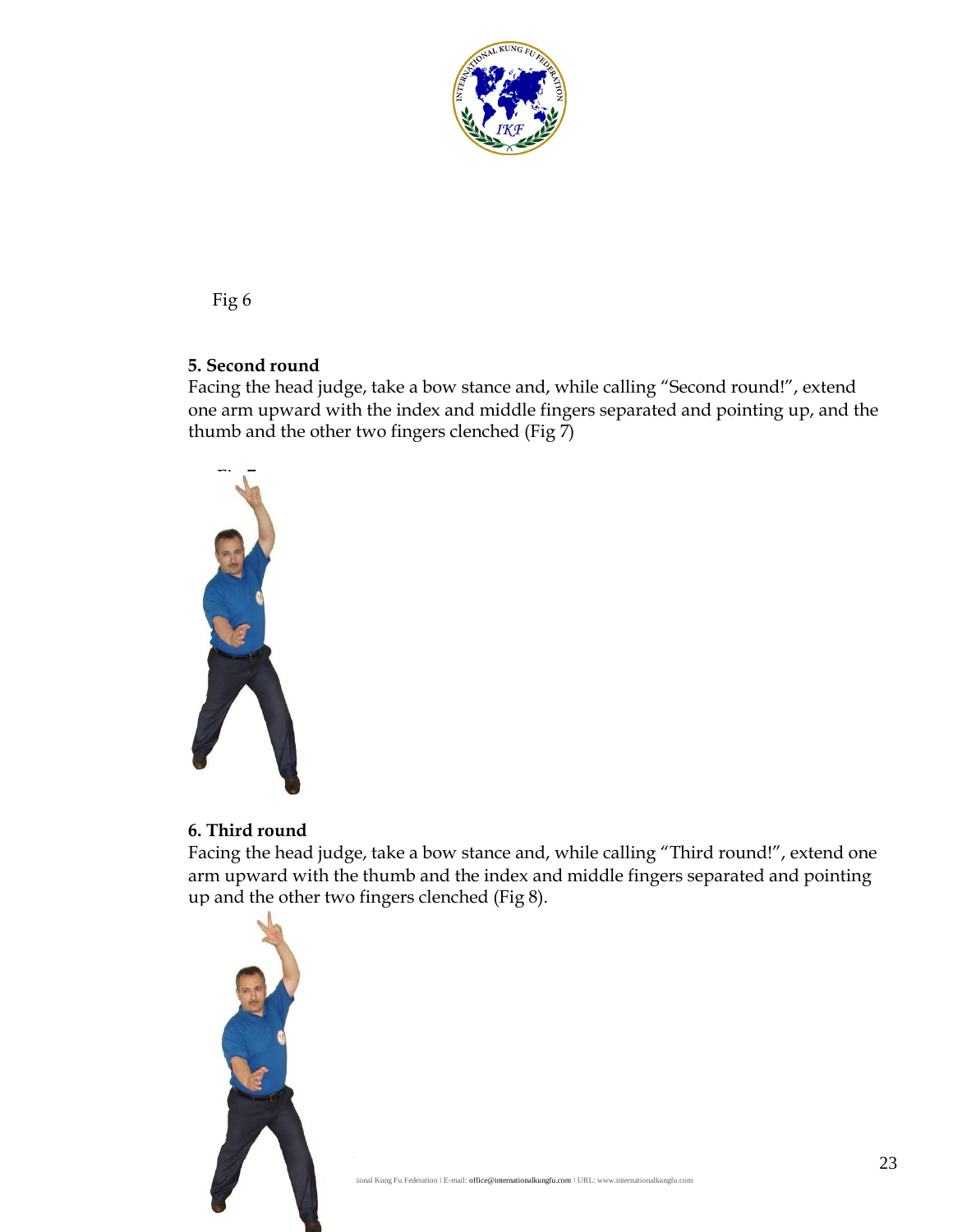

## **7. "Ready!" & "Fight!"**

Take a bow stance between the two competitors, extend one arm forward and say "Fight!" while placing other fist on your side (Fig 9).





## **8. "Stop!"**

While calling "Stop!" take a bow stance and insert one extended arm between the two competitors, fingers pointing forward (Fig 10).

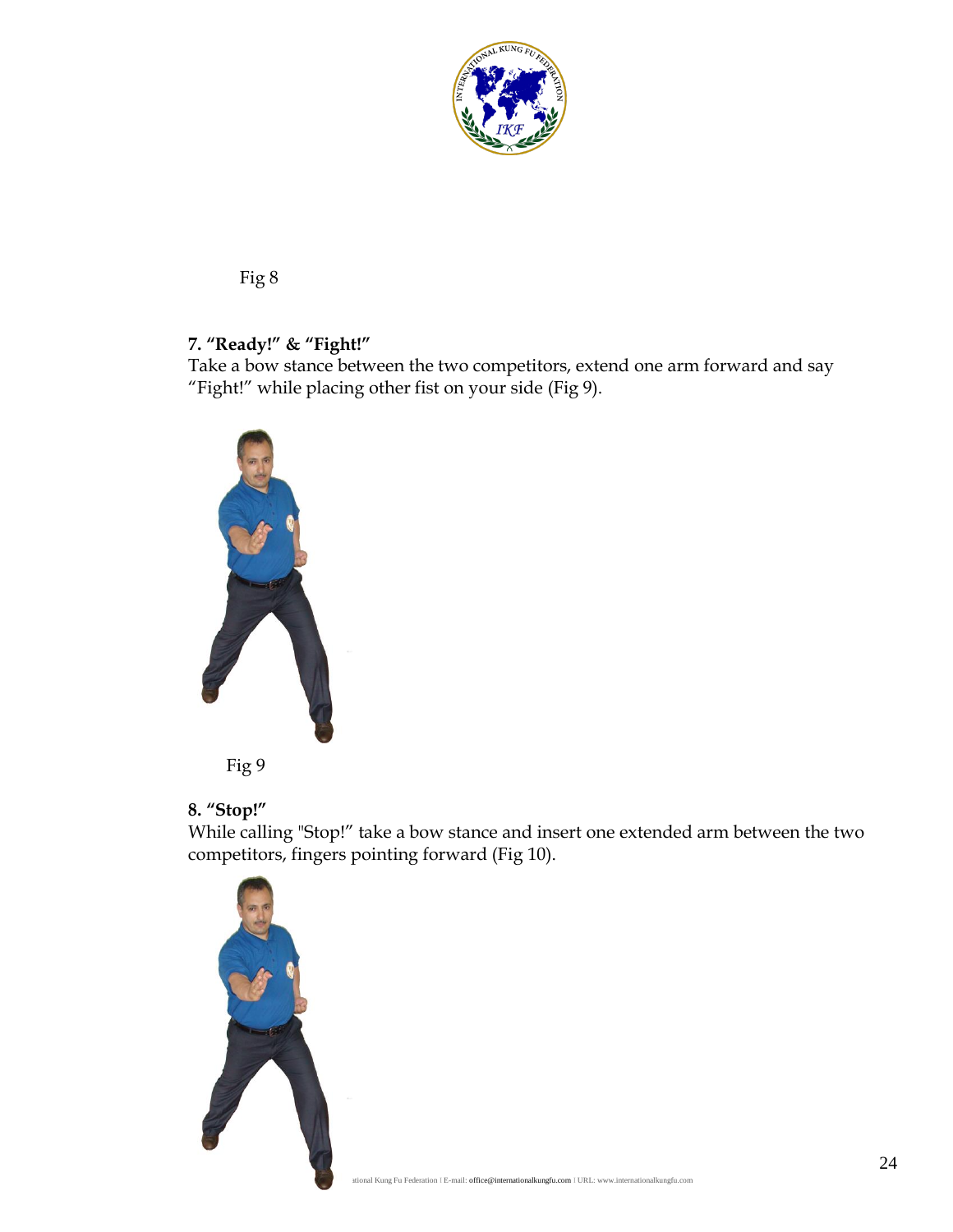

## **9. Count**

Facing the fallen competitor, with both arms bent at elbow and both hands clenched into fists in front of the body, palm side facing forward, unbend the fingers one by one from the thumb to the little finger, at an interval of one (1) two (2).

#### **10. Appointed attack**

Extend one arm between the two competitors, with the thumb extended and the fingers clenched, palm side down. Move the hand horizontally in the direction of the thumb as a signal for appointed attack (Fig 11).



#### **11. Warning**

Extend one arm towards the competitor receiving a warning and push the other hand forward, thumb pointing up (Fig 12).

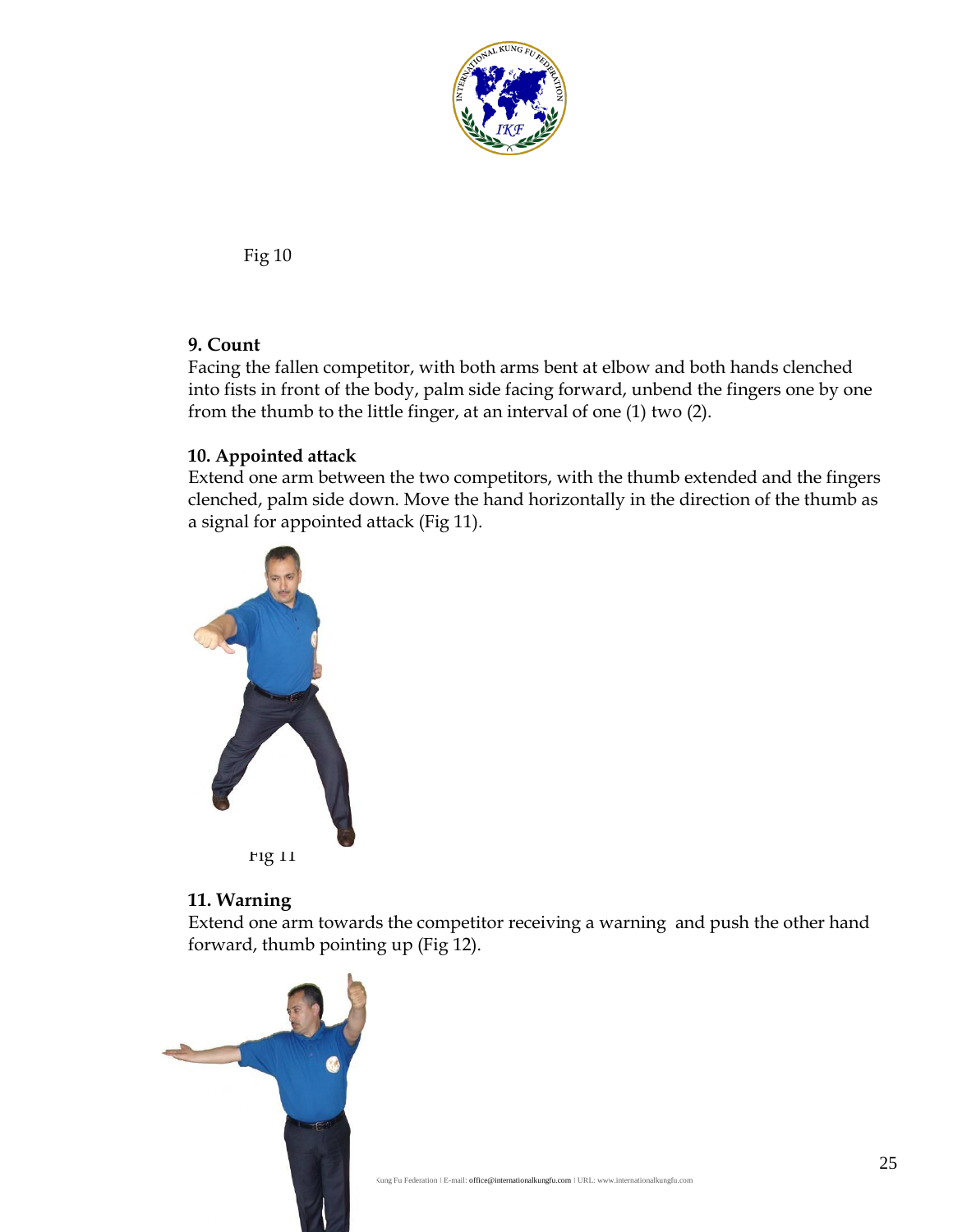

## **12. One Point**

Extend one arm towards the competitor receiving 1 point, push the other hand forward, index finger pointing up (Fig 13).



Fig 13

## **13. Two Points**

Extend one arm towards the competitor winning 2 points, push the other hand forward, index and middle fingers pointing up (Fig 14).

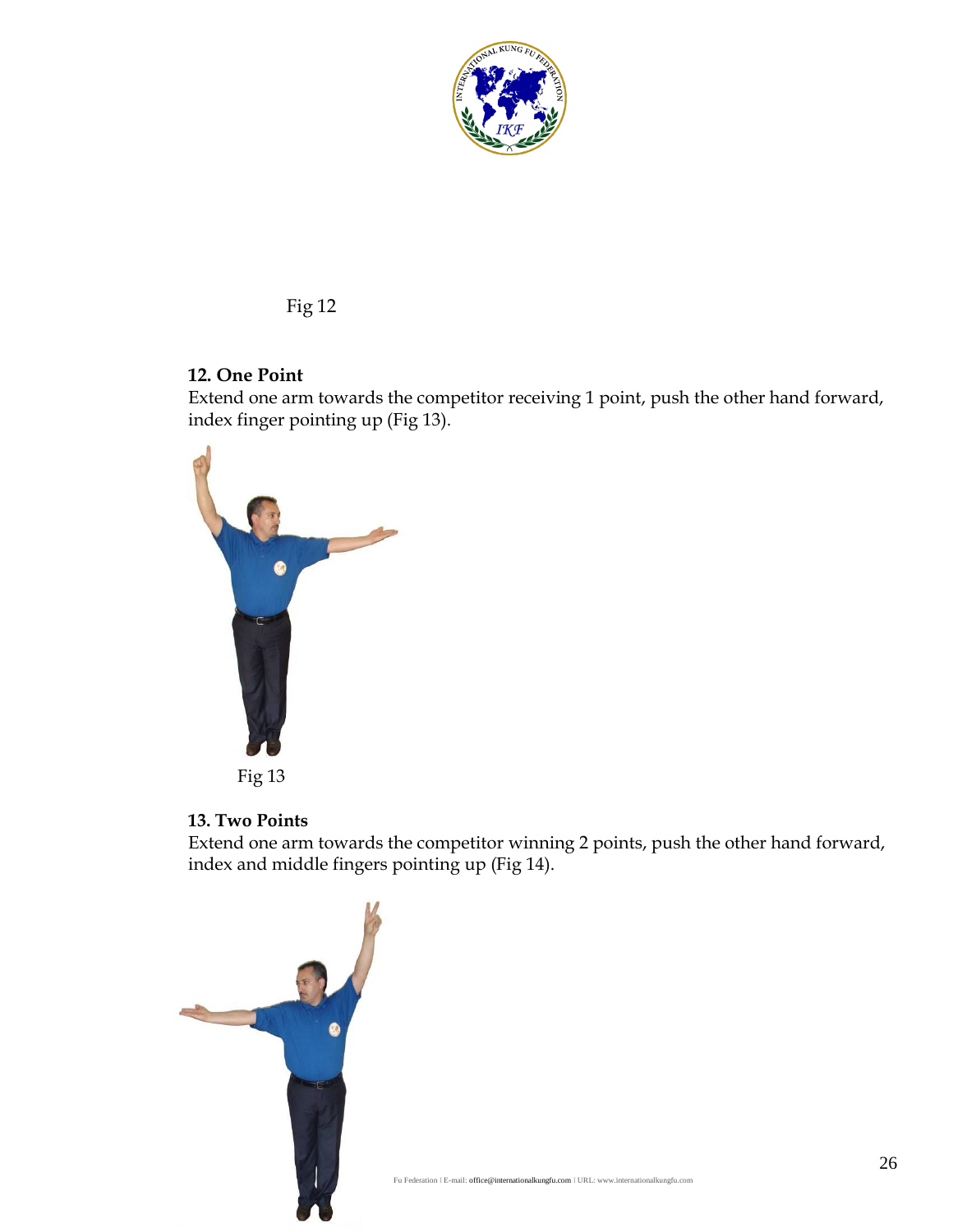

## **14. Hit the back of head**

Extend one arm towards the offender and place the other hand on the back of the head.

#### **15. Elbow foul**

Bend both arms in front of the chest and cover one elbow with the other hand.

#### **16. Knee foul**

Raise one knee and pat the knee with the hand of the same side (Fig 15).



Fig 15

#### **17. Minus point**

Extend one arm towards the competitor, push the other hand forward, thumb pointing down (Fig 16).

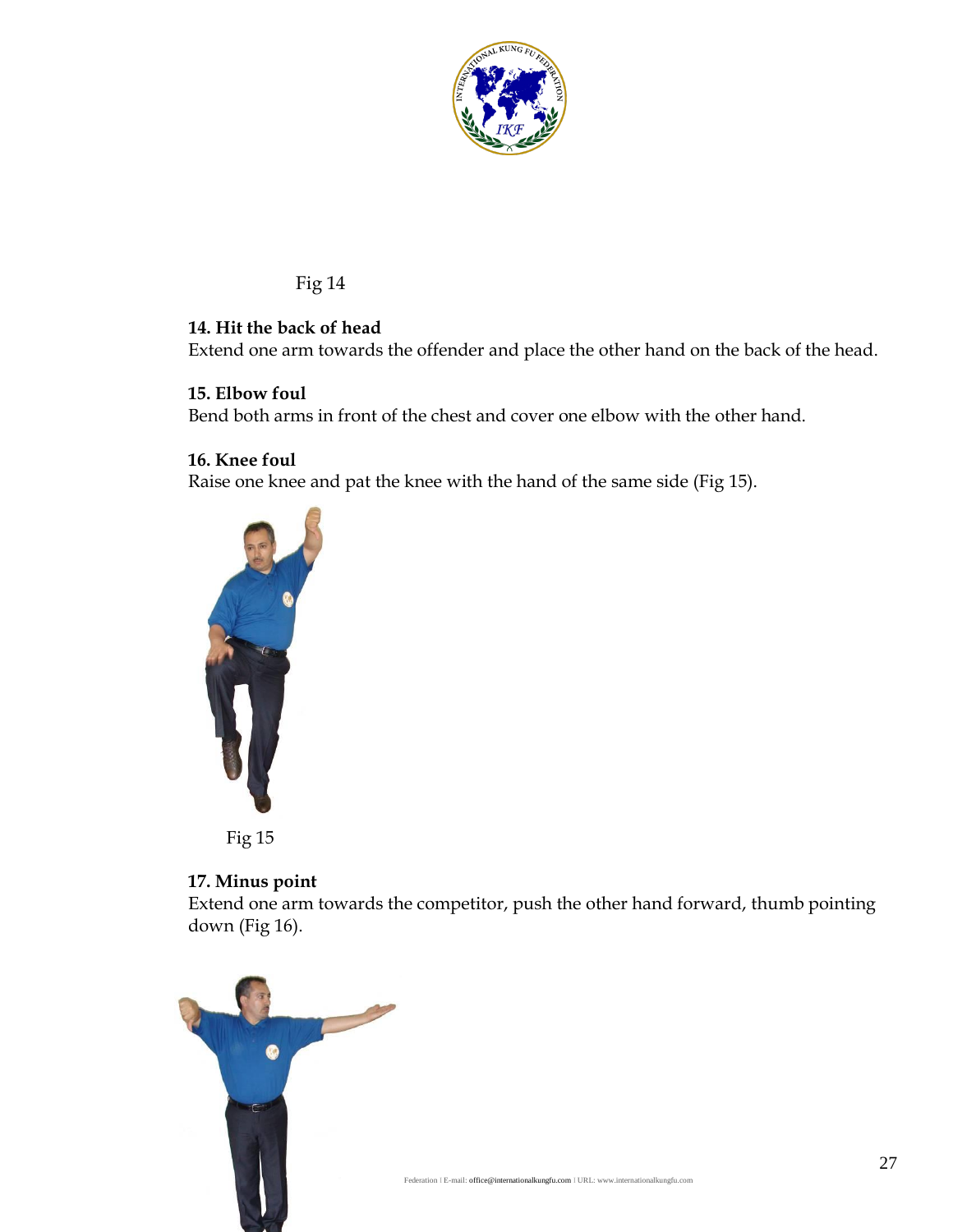

#### **18. Inactiveness**

Move your arms in circles in front of the abdomen when the competitors are inactive for 15 seconds (Fig 17, 18)



# **19. Disqualification**

Cross the forearms in front of the body (Fig 19).

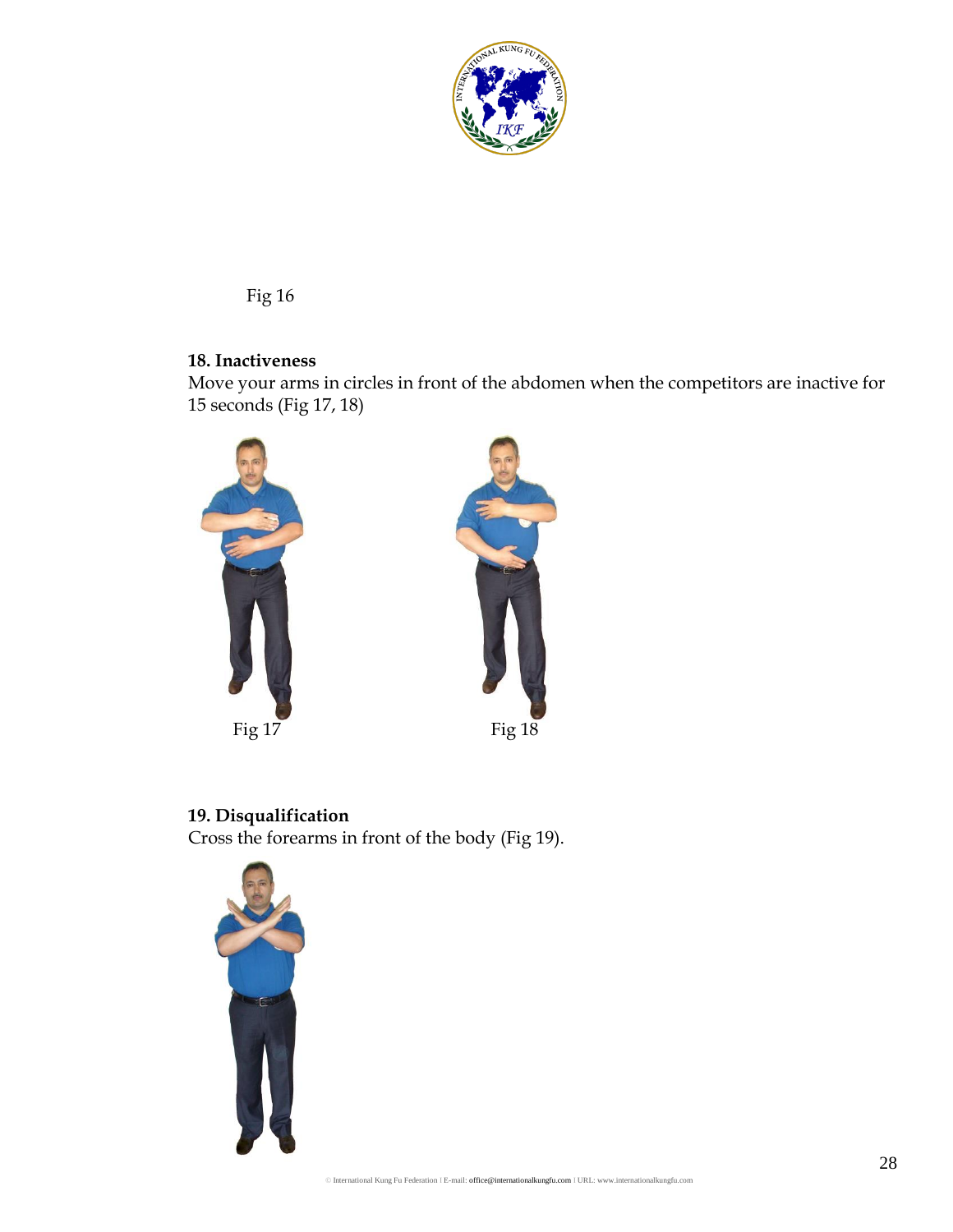

## **20. Not valid**

Extend both arms and cross them in a swing in front of the abdomen (Figs 20, 21, 22).



# **21. Emergency treatment**

Facing the medical supervision desk, cross forearms in front of the chest, fingers pointing up (Fig 23)

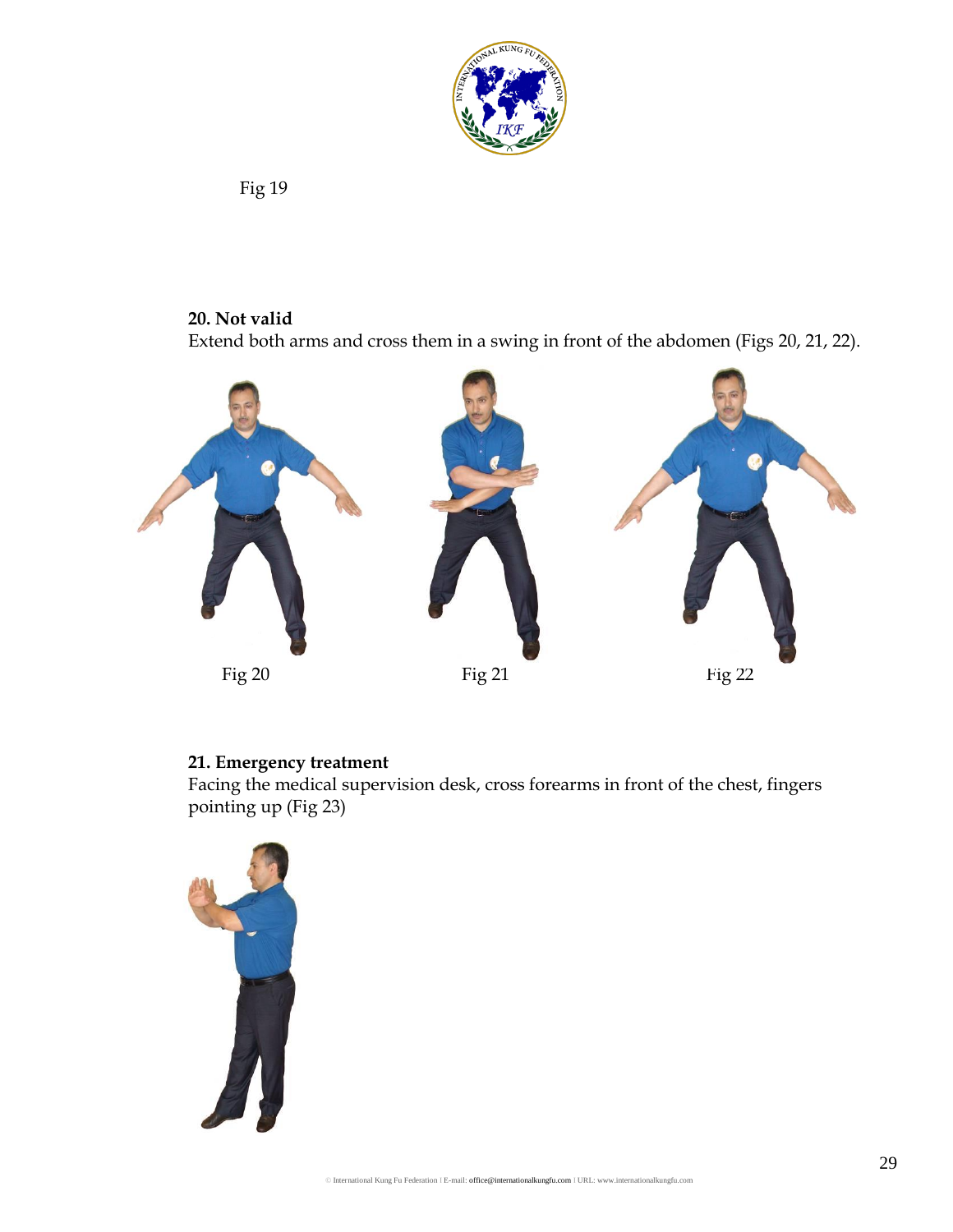

## **22. Rest**

Extend both arms sideways, palms up, to point at the competitors' rest places (Fig 24).





## **23. Exchange positions**

Standing at the centre of the platform, cross arms in front of the chest (Fig 25)



Fig 25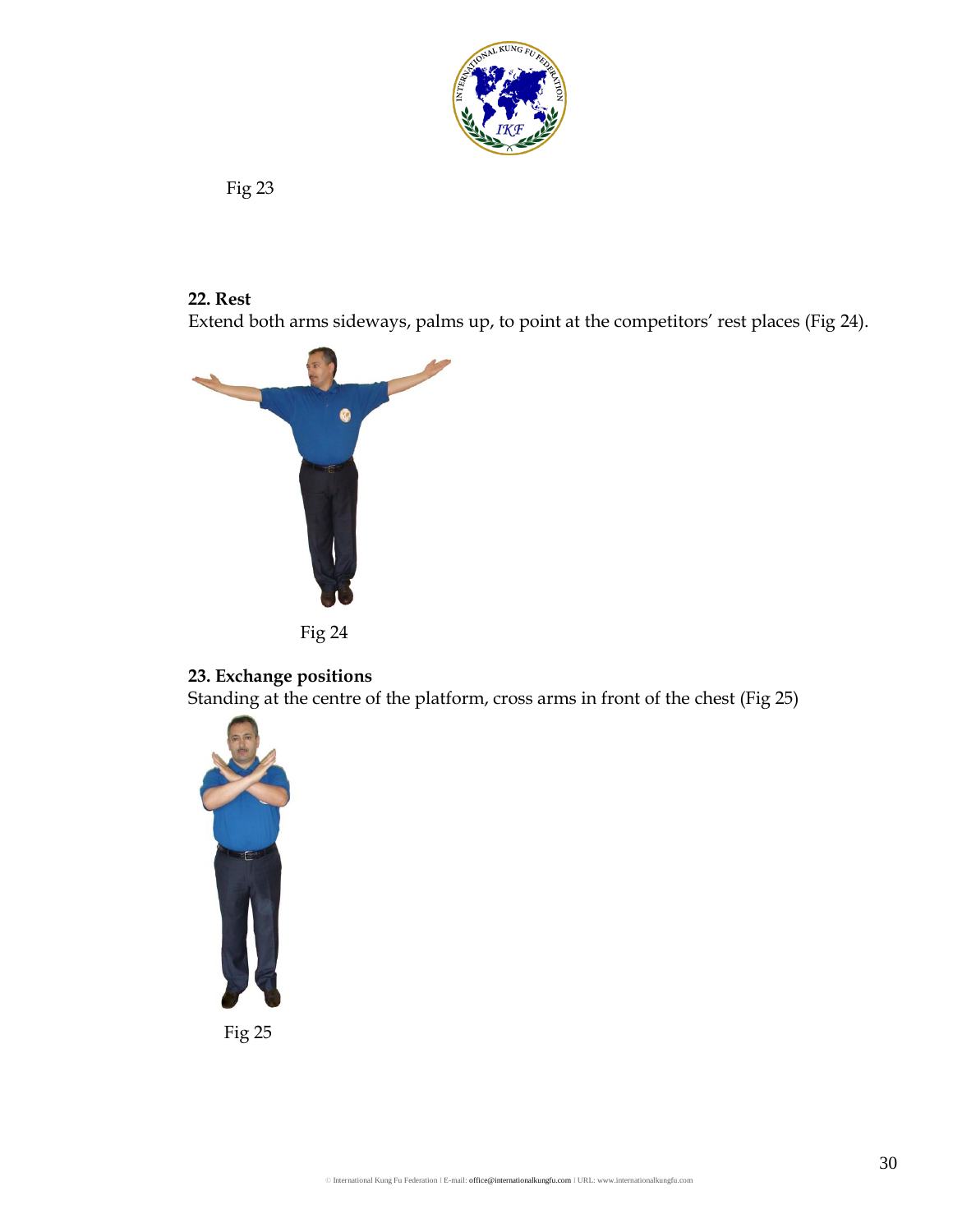

## **24. Winner**

Standing between the competitors, hold the winner's wrist and raise his hand (Fig 26).



Fig 26

|  | Revised : May 14, 2007  |
|--|-------------------------|
|  | Revised : Nov. 23, 2007 |
|  | Revised : Dec 21, 2008  |
|  | Revised : Feb 16, 2008  |
|  | Revised : Aug 04, 2008  |
|  | Revised : Aug 16, 2009  |
|  | Revised : Dec 08, 2009  |